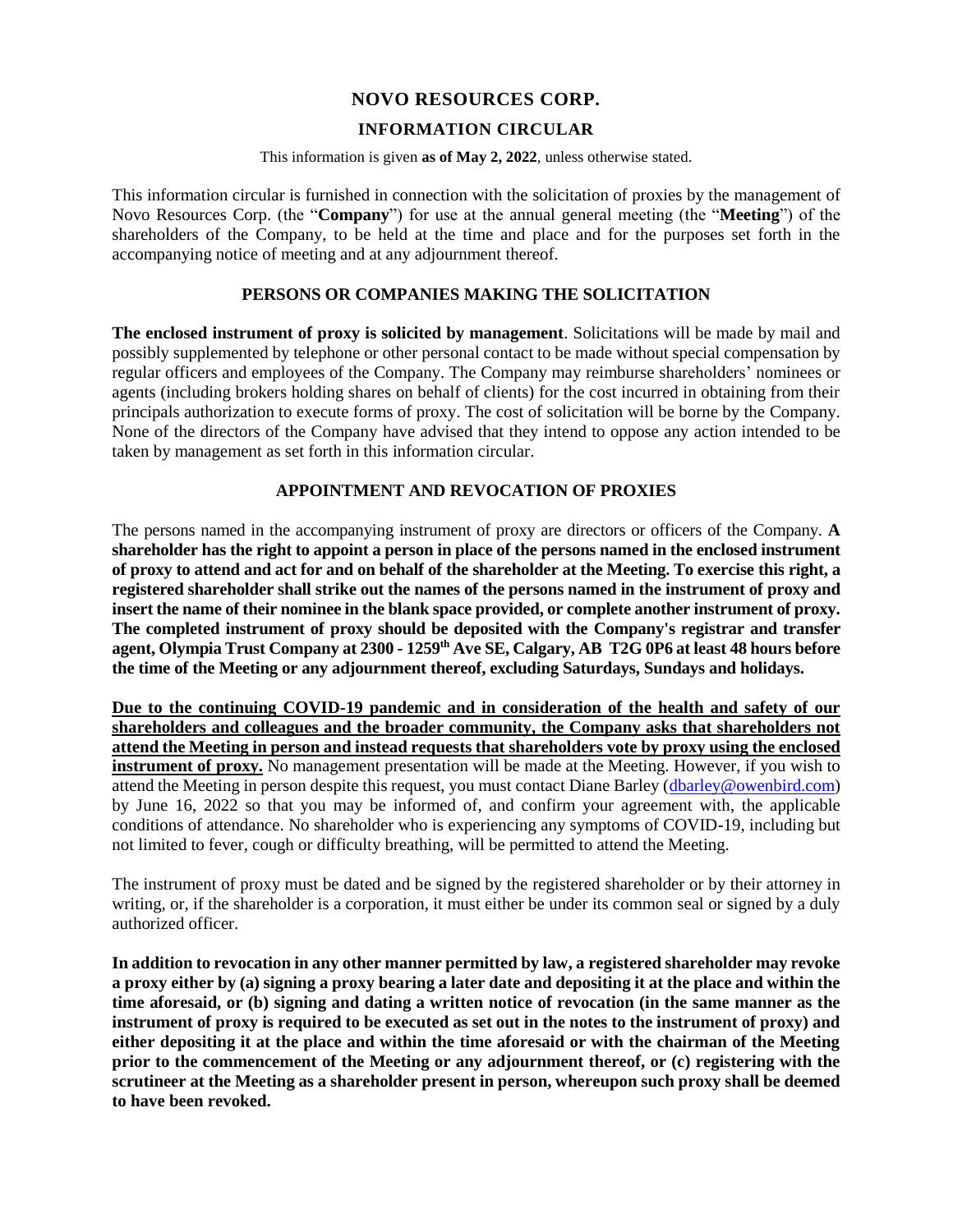**Only registered shareholders have the right to revoke a proxy.** A revocation of a proxy does not affect any matter on which a vote has been taken prior to the revocation.

#### **VOTING OF SHARES AND EXERCISE OF DISCRETION OF PROXIES**

On any poll, the persons named in the enclosed instrument of proxy will vote the shares in respect of which they are appointed and, where directions are given by the shareholder in respect of voting for or against any resolution, will do so in accordance with such direction.

**In the absence of any direction in the instrument of proxy, it is intended that such shares will be voted in favour of the motions proposed to be made at the Meeting as stated under the headings in this information circular.** The instrument of proxy enclosed, when properly signed, confers discretionary authority with respect to amendments or variations to any matters which may properly be brought before the Meeting. The enclosed instrument of proxy does not confer authority to vote for the election of any person as a director of the Company other than for those persons named in this information circular. At the time of printing of this information circular, management of the Company is not aware that any such amendments, variations or other matters are to be presented for action at the Meeting. However, if any other matters which are not now known to the management should properly come before the Meeting, the proxies hereby solicited will be voted on such matters in accordance with the best judgment of the named proxyholder.

## **NON-REGISTERED HOLDERS**

The record date for determination of the holders of common shares of the Company entitled to receive notice of, and to vote at, the Meeting is May 2, 2022 (the "**Record Date**"). Only shareholders whose names have been entered in the register of common shareholders at the close of business on the Record Date ("**Registered Shareholders**") will be entitled to receive notice of, and to vote at, the Meeting.

**Only Registered Shareholders or duly appointed proxyholders are permitted to vote at the Meeting. Most shareholders of the Company are "non-registered" shareholders because the common shares they own are not registered in their names but are instead registered in the name of the brokerage firm, bank or trust company through which they purchased the common shares.** More particularly, a person is not a Registered Shareholder in respect of common shares which are held on behalf of that person (the "**Non-Registered Holder**") but which are registered either: (a) in the name of an intermediary (an "**Intermediary**") that the Non-Registered Holder deals with in respect of the common shares (Intermediaries include, among others, banks, trust companies, securities dealers or brokers and trustees or administrators of self-administered RRSPs, RRIFs, RESPs, TFSAs and similar plans); or (b) in the name of a clearing agency of which the Intermediary is a participant. In Canada, the vast majority of such shares are registered under the name of CDS & Co. (the registration for the Canadian Depository for Securities, which company acts as nominee for many Canadian brokerage firms). In the United States, the vast majority of such shares are registered under the name of Cede & Co. as nominee for The Depository Trust Company (which acts as depositary for many United States brokerage firms and custodian banks).

Non-Registered Holders who have not objected to their Intermediary disclosing certain ownership information about themselves to the Company are referred to as "**NOBOs**". Those Non-Registered Holders who have objected to their Intermediary disclosing ownership information about themselves to the Company are referred to as "**OBOs**". In accordance with the requirements of National Instrument 54-101 *Communication with Beneficial Owners of Securities of a Reporting Issuer* of the Canadian Securities Administrators, the Company has elected to send the notice of meeting, this information circular and the proxy (collectively, the "**Meeting Materials**") directly to the NOBOs, and indirectly through Intermediaries to the OBOs. The Intermediaries (or their service companies) are responsible for forwarding the Meeting Materials to each OBO, unless the OBO has waived the right to receive them. The Company does not intend to pay for an Intermediary to deliver Meeting Materials to OBOs. Accordingly, OBOs will not receive the Meeting Materials unless their Intermediary assumes the costs of delivery.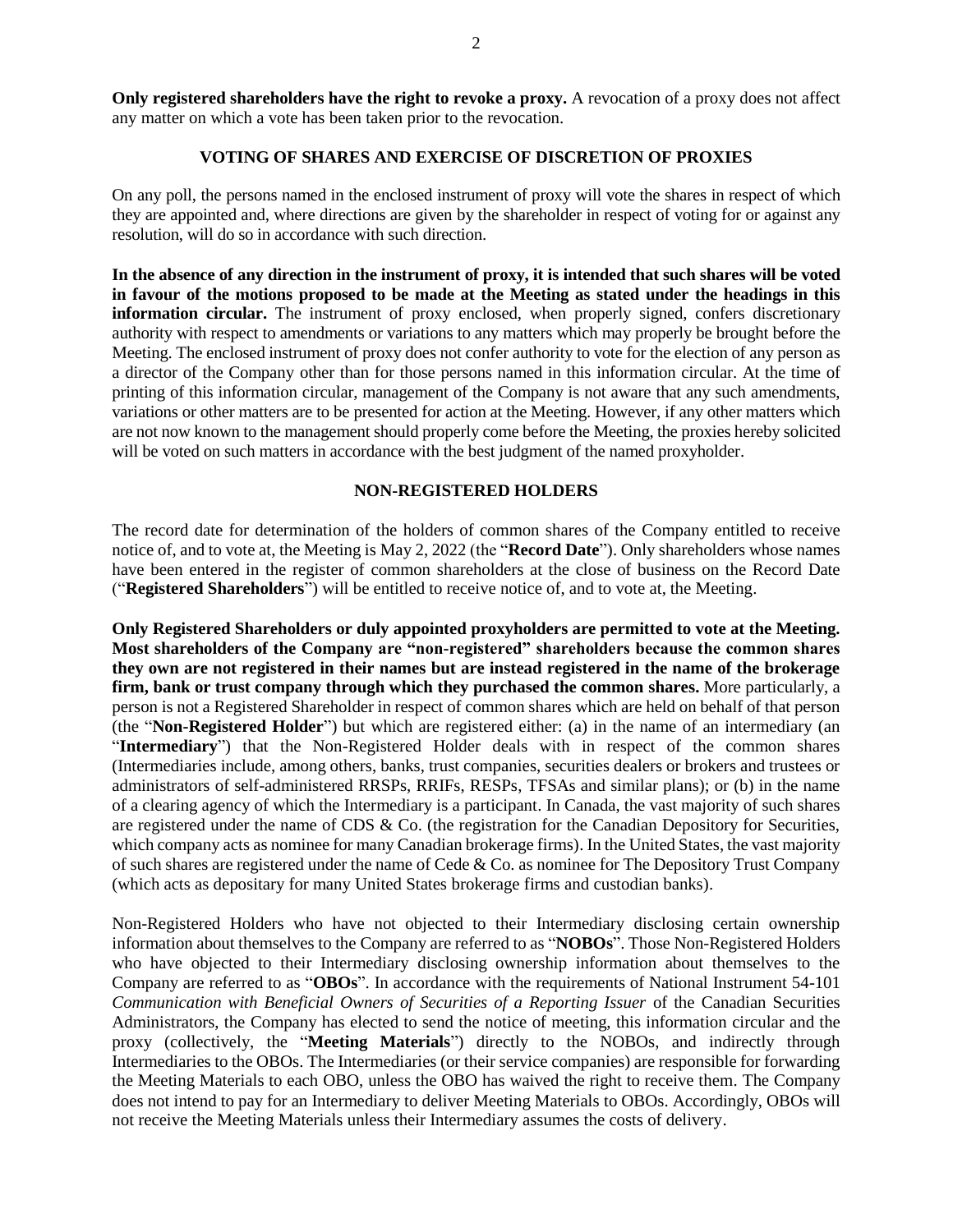Intermediaries often use service companies to forward the Meeting Materials to Non-Registered Holders. Generally, Non-Registered Holders who have not waived the right to receive Meeting Materials will either:

- (a) be given a voting instruction form **which is not signed by the Intermediary** and which, when properly completed and signed by the Non-Registered Holder and **returned to the Intermediary or its service company**, will constitute voting instructions (often called a "**voting instruction form**") which the Intermediary must follow. Typically, the voting instruction form will consist of a one page pre-printed form. Sometimes, instead of the one page pre-printed form, the voting instruction form will consist of a regular printed proxy form accompanied by a page of instructions which contains a removable label with a barcode and other information. In order for the form of proxy to validly constitute a voting instruction form, the Non-Registered Holder must remove the label from the instructions and affix it to the form of proxy, properly complete and sign the form of proxy and submit it to the Intermediary or its service company in accordance with the instructions of the Intermediary or its service company; or
- (b) be given a form of proxy **which has already been signed by the Intermediary** (typically by a facsimile, stamped signature), which is restricted as to the number of common shares beneficially owned by the Non-Registered Holder but which is otherwise not completed by the Intermediary. Because the Intermediary has already signed the form of proxy, this form of proxy is not required to be signed by the Non- Registered Holder when submitting the proxy. In this case, the Non-Registered Holder who wishes to submit a proxy should properly complete the form of proxy and deposit it with Olympia Trust Company at 2300 -  $1259<sup>th</sup>$  Ave SE, Calgary, AB T2G 0P6 not later than 48 hours (excluding Saturdays, Sundays and holidays) before the time of holding the Meeting or adjournment thereof.

In either case, the purpose of these procedures is to permit Non-Registered Holders to direct the voting of the common shares they beneficially own. Should a Non-Registered Holder who receives either a voting instruction form or a form of proxy wish to attend the Meeting and vote in person (or have another person attend and vote on behalf of the Non-Registered Holder), **which is discouraged this year due to the COVID 19 public health emergency**, the Non-Registered Holder should strike out the names of the persons named in the form of proxy and insert the Non- Registered Holder's (or such other person's) name in the blank space provided or, in the case of a voting instruction form, follow the directions indicated on the form. **In either case, Non-Registered Holders should carefully follow the instructions of their Intermediaries and their service companies, including those regarding when and where the voting instruction form or the proxy is to be delivered.**

The Meeting Materials are being sent to both Registered Shareholders and Non-Registered Holders. If you are a Non-Registered Holder, and the Company or its agent has sent the Meeting Materials directly to you, your name and address and information about your holding of common shares of the Company have been obtained in accordance with applicable securities regulatory requirements from the Intermediary holding on your behalf.

By choosing to send the Meeting Materials to you directly, the Company (and not the Intermediary holding on your behalf) has assumed responsibility for (i) delivering the Meeting Materials to you, and (ii) executing your proper voting instructions. Please return your voting instructions as specified in the voting instruction form.

All references to shareholders in the Meeting Materials are to Registered Shareholders unless specifically stated otherwise.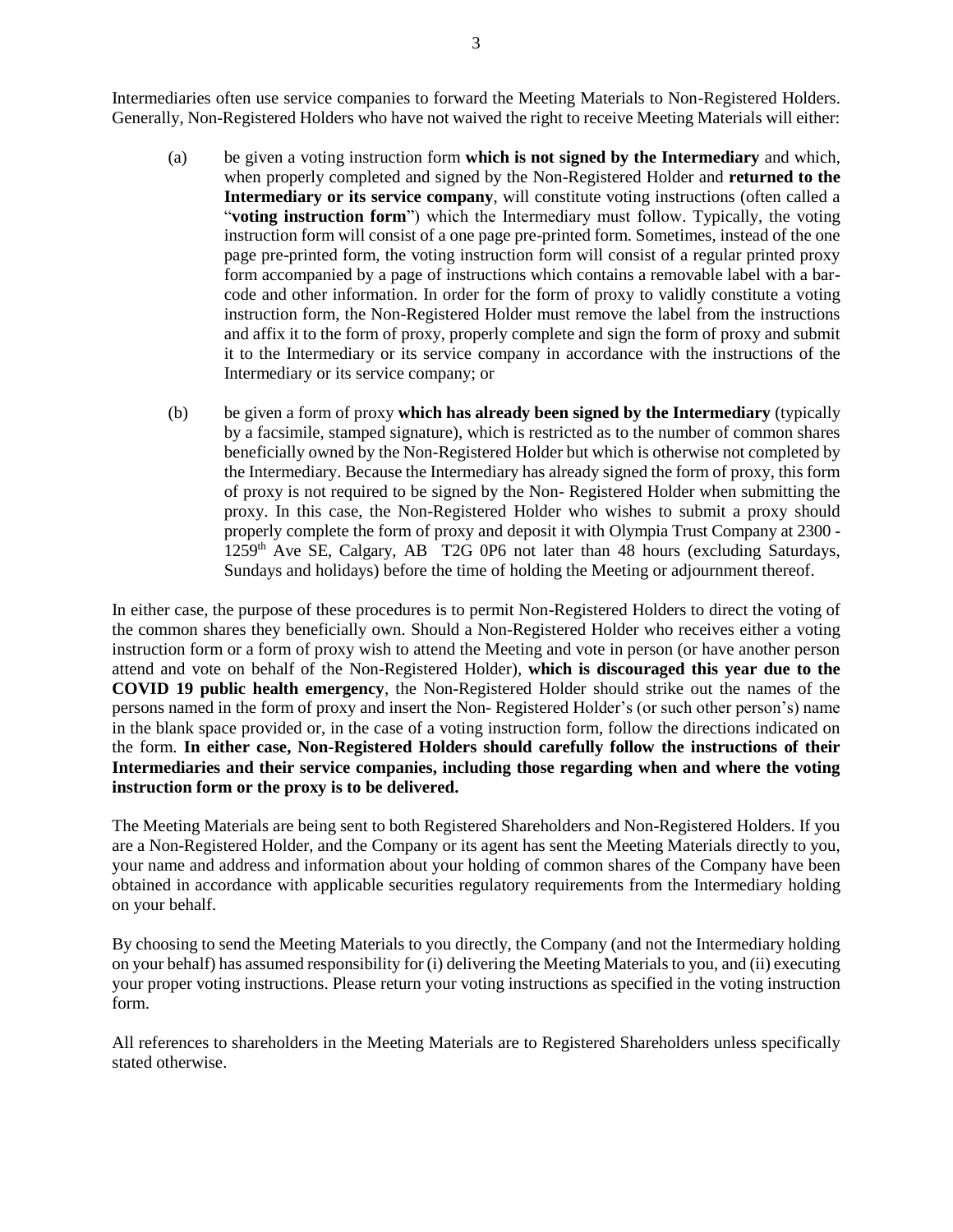### **VOTING SECURITIES AND PRINCIPAL HOLDERS OF VOTING SECURITIES**

The Company is authorized to issue an unlimited number of common shares without par value. At the close of business on May 2, 2022, 249,322,054 common shares without par value of the Company were issued and outstanding, each share carrying the right to one vote. At a meeting of shareholders of the Company, on a show of hands, every shareholder present in person shall have one vote and, on a poll, every shareholder shall have one vote for each common share held.

Only shareholders of record on the close of business on May 2, 2022 who either personally attend the Meeting, **which is discouraged this year due to the continuing COVID-19 pandemic**, or who complete and deliver an instrument of proxy in the manner and subject to the provisions set out under the heading "Appointment and Revocation of Proxies" will be entitled to have their shares voted at the Meeting or any adjournment thereof.

To the knowledge of the directors and executive officers of the Company, no person or company beneficially owns, directly or indirectly, or exercises control or direction over, voting securities carrying 10% or more of the outstanding voting rights of the Company.

# **INTEREST OF CERTAIN PERSONS OR COMPANIES IN MATTERS TO BE ACTED UPON**

Other than as disclosed elsewhere in this information circular, to the knowledge of management of the Company, none of the directors or executive officers of the Company, no proposed nominee for election as a director of the Company, none of the persons who have been directors or executive officers of the Company since the commencement of the Company's last completed financial year and no associate or affiliate of any of the foregoing persons has any material interest, direct or indirect, by way of beneficial ownership of securities or otherwise, in any matter to be acted upon at the Meeting other than the election of directors.

## **INTEREST OF INFORMED PERSONS IN MATERIAL TRANSACTIONS**

For the purposes of this information circular, "informed person" means:

- (a) a director or executive officer of the Company;
- (b) a director or executive officer of a person or company that is itself an informed person or subsidiary of the Company;
- (c) any person or company who beneficially owns, directly or indirectly, voting securities of the Company or who exercises control or direction over voting securities of the Company, or a combination of both, carrying more than 10% of the voting rights attached to all outstanding voting securities of the Company, other than voting securities held by the person or company as underwriter in the course of a distribution; and
- (d) the Company if it has purchased, redeemed or otherwise acquired any of its own securities, for so long as it holds any of its securities.

No informed person, no proposed director of the Company and no associate or affiliate of any such informed person or proposed director has or has had any material interest, direct or indirect, in any transaction undertaken by the Company during its last completed financial year or in any proposed transaction, which, in either case, has materially affected or will materially affect the Company or any of its subsidiaries.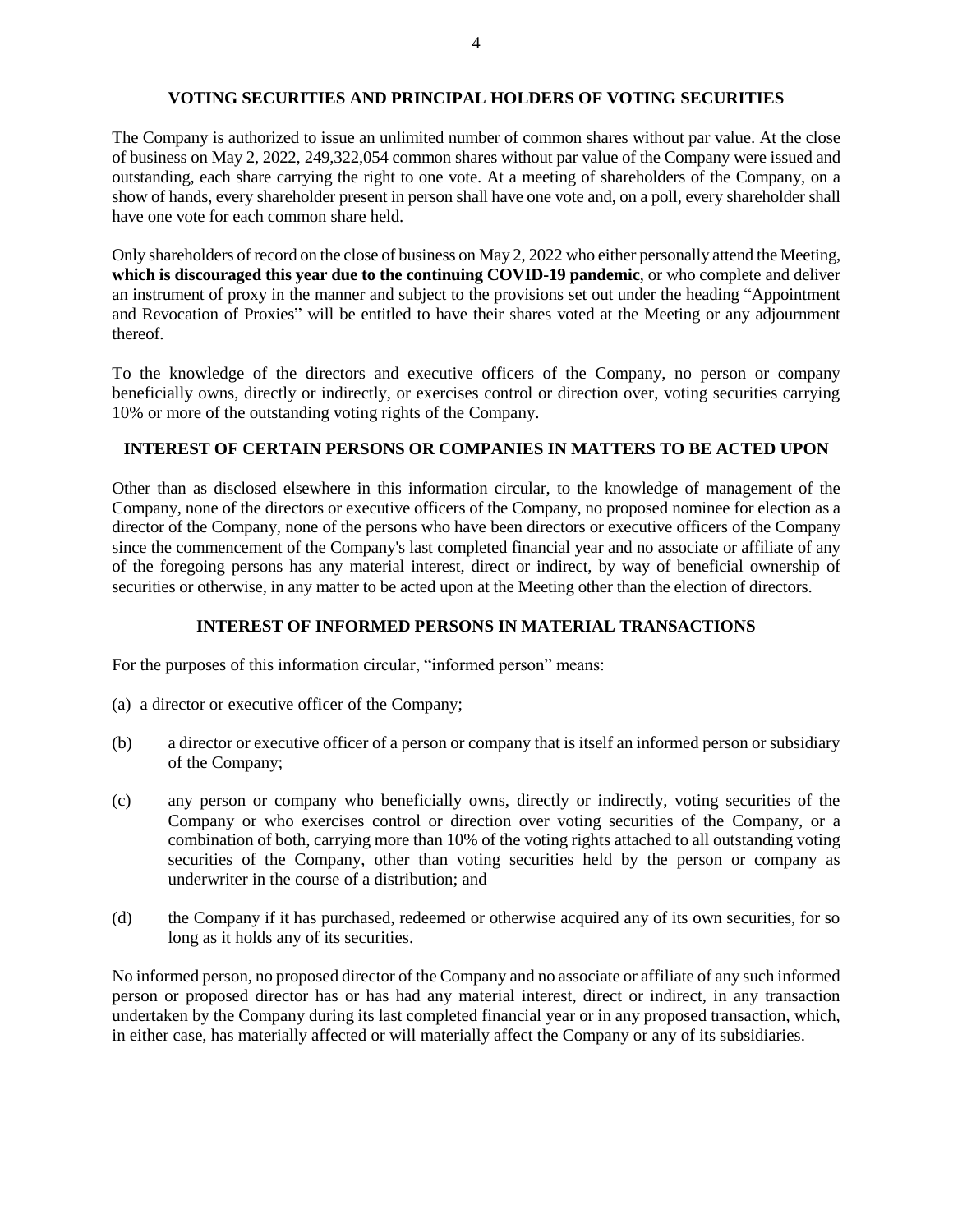## **STATEMENT OF EXECUTIVE COMPENSATION**

In this section "named executive officer" ("**NEO**") means any individual who, during the Company's most recently completed financial year ended December 31, 2021, was:

- (a) the chief executive officer (or an individual who acted in a similar capacity) of the Company (the "**CEO**");
- (b) the chief financial officer (or an individual who acted in a similar capacity) of the Company (the "**CFO**");
- (c) each of the three other most highly compensated executive officers of the Company or any of its subsidiaries or the three most highly compensated individuals acting in a similar capacity (except those whose total salary and bonus does not exceed \$150,000); and
- (d) each individual who would be an NEO under paragraph (c) but for the fact that the individual was neither an executive officer of the Company or its subsidiaries, nor acting in a similar capacity, at the end of that financial year.

During the financial year ended December 31, 2021, the Company had five NEOs, namely Robert Humphryson (former CEO), Ronan Sabo-Walsh (CFO and corporate secretary), Quinton Hennigh (nonexecutive co-chairman), Leonidas Karabelas (vice president, corporate communications) and Michael Spreadborough (executive co-chairman).

*All dollar amounts referenced herein are in Canadian dollars unless otherwise specified.* References to US\$ are to United States dollars and references to A\$ are to Australian dollars.

#### **Compensation Discussion and Analysis**

#### *Compensation Review Process*

The Company's compensation and nomination committee (the "**Compensation Committee**") reviews and recommends to the Company's board of directors (the "**Board**") the compensation for the Company's executive officers. Management separately reviews and recommends the compensation for any NEO who is not an executive officer. The Compensation Committee follows a compensation philosophy that aligns the NEOs' interests with those of the Company's shareholders and seeks to provide incentives designed to ensure that the Company attracts, retains and motivates key talents in the mining industry. The Compensation Committee believes that a total compensation package including salary or consulting fee, equity-based incentives and, in certain circumstances, milestone-based bonus is appropriate in achieving its objectives. Other than achieving commercial production at one of the Company's mineral properties, the Company does not have any predetermined performance goals for its NEOs but expects each NEO to serve the Company and its shareholders to the best of their abilities, putting shareholder interests and value first in all their decision making.

Each of the NEOs is compensated primarily by a consulting fee or salary that is negotiated between the Compensation Committee or management, as applicable, and the NEO. The rationale of providing a consulting fee or salary is to reward the NEO's time spent on the Company and its development, and provide a reasonable incentive for the NEO to focus their attention on the Company. Subject to the changing value of stock options, the cash remuneration paid to NEOs is the largest component in the total compensation package.

In order to further align NEOs' incentives with shareholder returns, stock options may be granted to NEOs. The number of stock options granted to each NEO is proposed by management but ultimately determined by the Board upon receipt of the recommendations of the Compensation Committee and will be based on the NEO's performance, their consulting fee or salary, and the Company's share price at the time these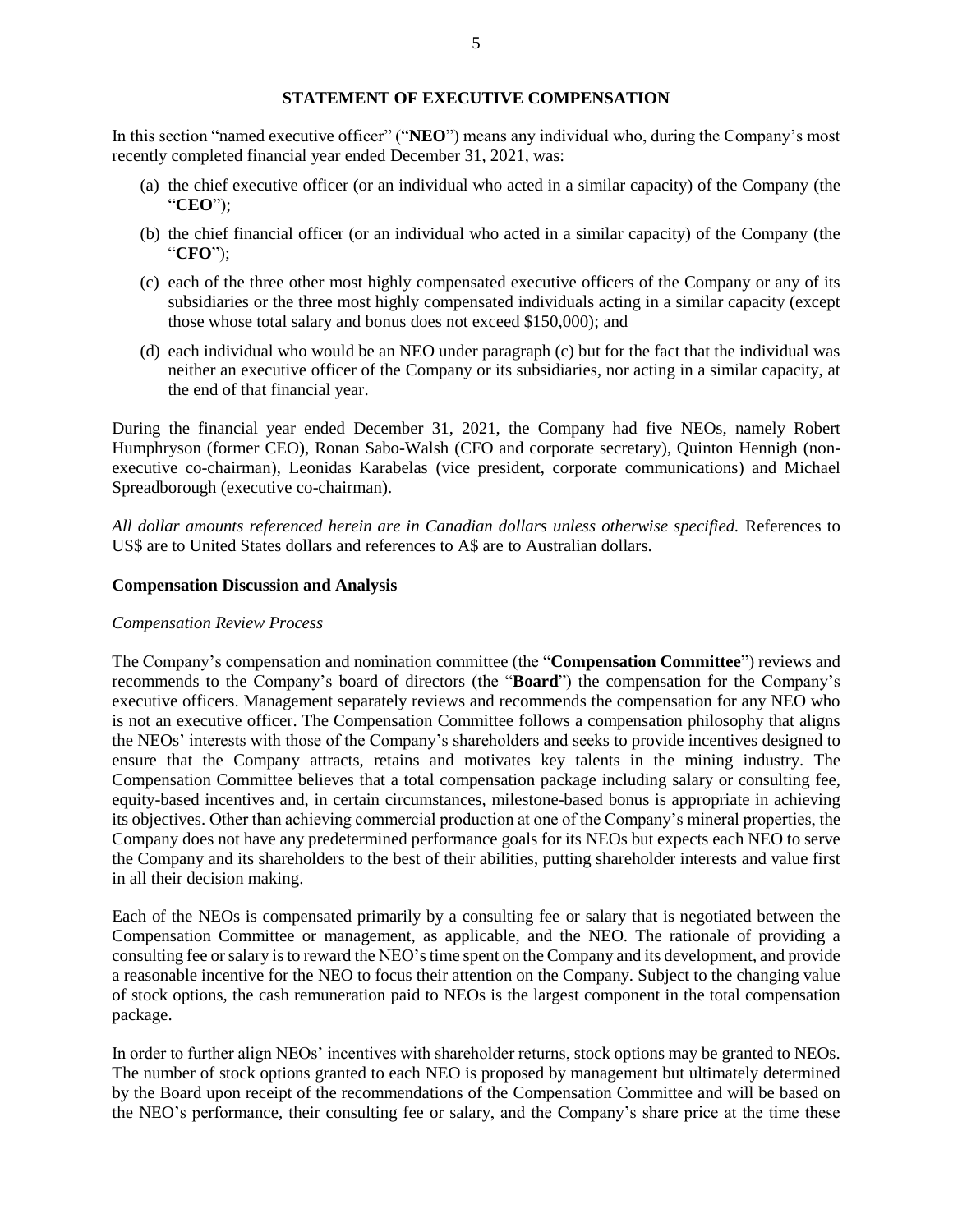### *Risk Management*

The Board has reviewed certain risks associated with the Company's compensation policies and believes the current structure of the Company's executive compensation arrangements is focused on long-term value and is designed to correlate to the long-term performance of the Company which includes, but is not limited to, performance of its share price. As a result, a portion of the Company's compensation plan is focused on at-risk pay to ensure alignment of the Company's NEOs with the Company's overall long-term performance. The Board is of the view that using commercial production as a performance milestone, along with production milestone vesting conditions for its incentive stock options, incentivizes the Company's employees to create long-term, sustainable value for shareholders while managing compensation risk. Further, the Board is looking to strengthen its current structure of executive and director compensation through modifications to its incentive plan which will serve to further align shareholder value in keeping with the long-term performance of the Company while providing additional flexibility to address any compensation-related risks.

The Company has not adopted a policy forbidding directors or officers from purchasing financial instruments designed to hedge or offset a decrease in market value of the Company's securities granted as compensation or held, directly or indirectly, by directors or officers. The Company is not aware of any directors or officers having entered into this type of transaction.

# **Performance Graph**

The Company's common shares are currently listed and posted for trading on the Toronto Stock Exchange (the "**TSX**") under the symbol "NVO". Before January 4, 2021, the Company's common shares were listed and posted for trading on the TSX Venture Exchange (the "**TSXV**"). The following graph compares and tracks the effect of \$100 invested in common shares of the Company on February 1, 2017 against the total shareholder return of the S&P/TSX Composite Index and the S&P/TSX Global Gold Index for the five most recently completed financial years of the Company.

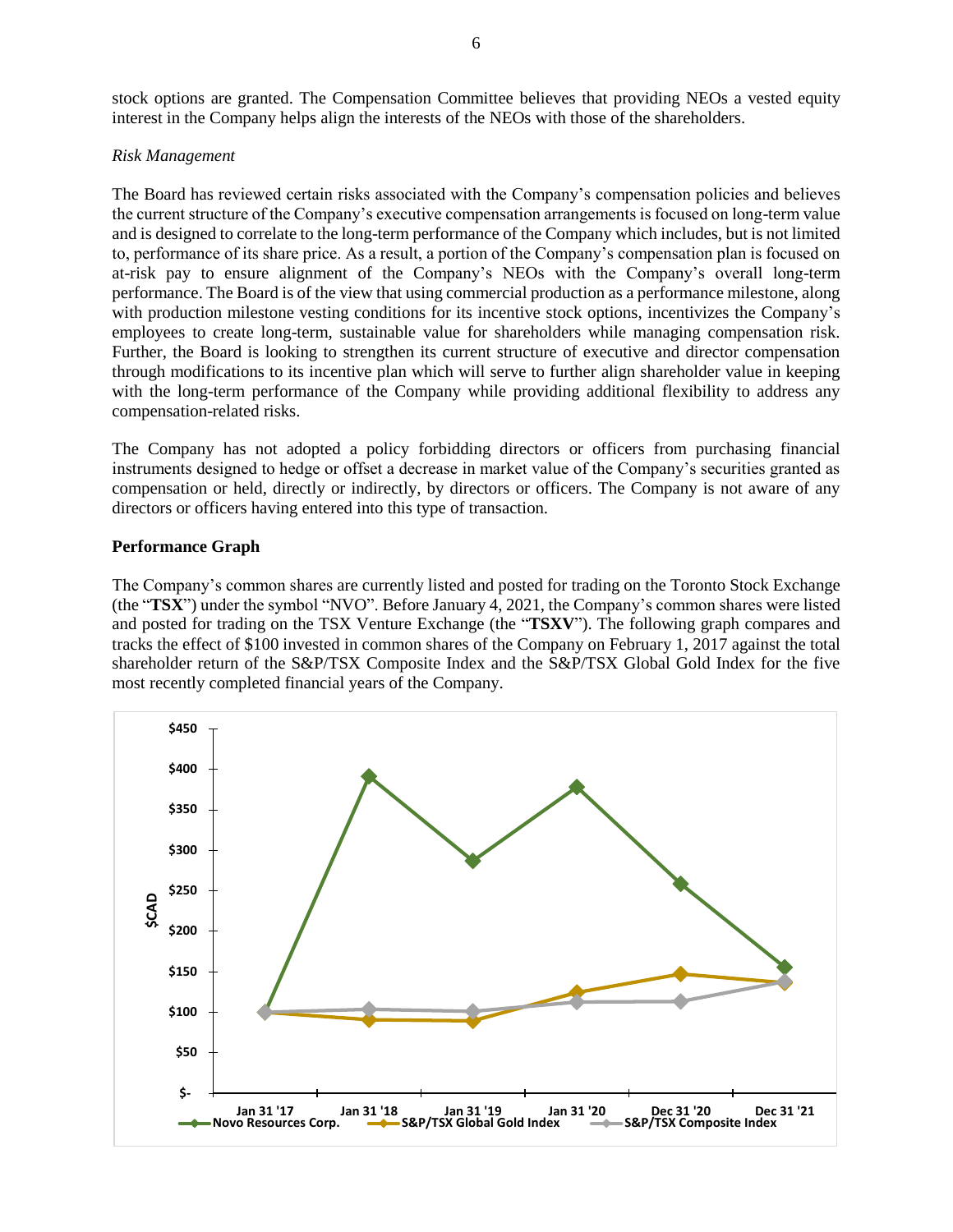|                              |               |        |       | Jan 31 '17 Jan 31 '18 Jan 31 '19 Jan 31 '20 Dec 31 '20 Dec 31 '21 |      |               |                      |     |
|------------------------------|---------------|--------|-------|-------------------------------------------------------------------|------|---------------|----------------------|-----|
| Novo Resources Corp.         | $\mathcal{S}$ | 100 \$ | 391 S |                                                                   |      | 287 \$ 378 \$ | 259 S                | 155 |
| S&P/TSX Global Gold Index \$ |               | 100 S  | 91 S  |                                                                   | 89 S | 124 S         | 147 S                | 136 |
| S&P/TSX Composite Index \$   |               | 100 S  | 104 S |                                                                   |      |               | 101 \$ 113 \$ 113 \$ | 138 |

During the year ended January 31, 2018, the Company significantly expanded its exploration team and moved its operations headquarters from Vancouver, British Columbia, to Perth, Western Australia. The Company's compensation reflects levels commensurate with industry standards in Western Australia.

The Company's compensation strategy is designed to align the Company's interests with both the shortterm and long-term interests of shareholders. Compensation of the Company's executive officers and directors is set by the Compensation Committee and was based on a peer group comprised of Australian exploration and development companies including De Grey Mining Ltd., Calidus Resources Ltd., Bellevue Gold Limited, Capricorn Metals Ltd., Red 5 Limited, Gascoyne Resources Ltd., Panoramic Resources Ltd., Gold Road Resources Limited, Dacian Gold Ltd., Ora Banda Mining Ltd., Pantoro Limited, Millennium Minerals Limited (prior to its acquisition by the Company in September 2020), and Alkane Resources Ltd. All of these peers operate in Western Australia.

The Board recognizes the need to adjust the Company's compensation levels in order to retain its staff and attract a mining team while operating in a highly competitive industry when the Company transitioned from an exploration company to a mining company in late 2020 and early 2021. The Board and the Compensation Committee plan to continue to review the Company's compensation strategy following the Compensation Committee's consideration of the Compensation Review (defined below on this page).

## **Option-based Awards**

The Company currently has in place a "rolling" stock option and stock bonus plan. The purpose of granting stock options is to assist the Company in compensating, attracting, retaining and motivating its executive officers and to closely align the personal interests of such persons to that of the shareholders. In determining the number of options to be granted to the executive officers, the Board will take into account the number of options, if any, previously granted to each executive officer and the exercise price of any outstanding options to ensure that such grants are in accordance with the policies of the TSX.

See "Incentive Plan Awards" below for details of the option-based awards outstanding as at December 31, 2021.

## **Compensation Governance**

The Compensation Committee reviews and makes recommendations to the Board as to the compensation of the Company's executive officers. The Compensation Committee also oversees the Company's general compensation and benefits policies. The Compensation Committee has adopted a charter which sets out its duties and responsibilities. In order to guide its recommendations, the Compensation Committee refers to industry-specific data and surveys along with comparative information from comparable companies in the industry (refer to "*Performance Graph*" above).

In early 2022, the Compensation Committee retained Aon Hewitt Limited to conduct a compensation review for the Company and to provide recommendations and advise on the competitiveness and appropriateness of the Company's compensation packages, proposed incentive compensation structure and compensation practices based on a benchmarking analysis (the "**Compensation Review**"). Changes to the compensation arrangements for the Company's executive officers and directors are expected to be implemented in 2022.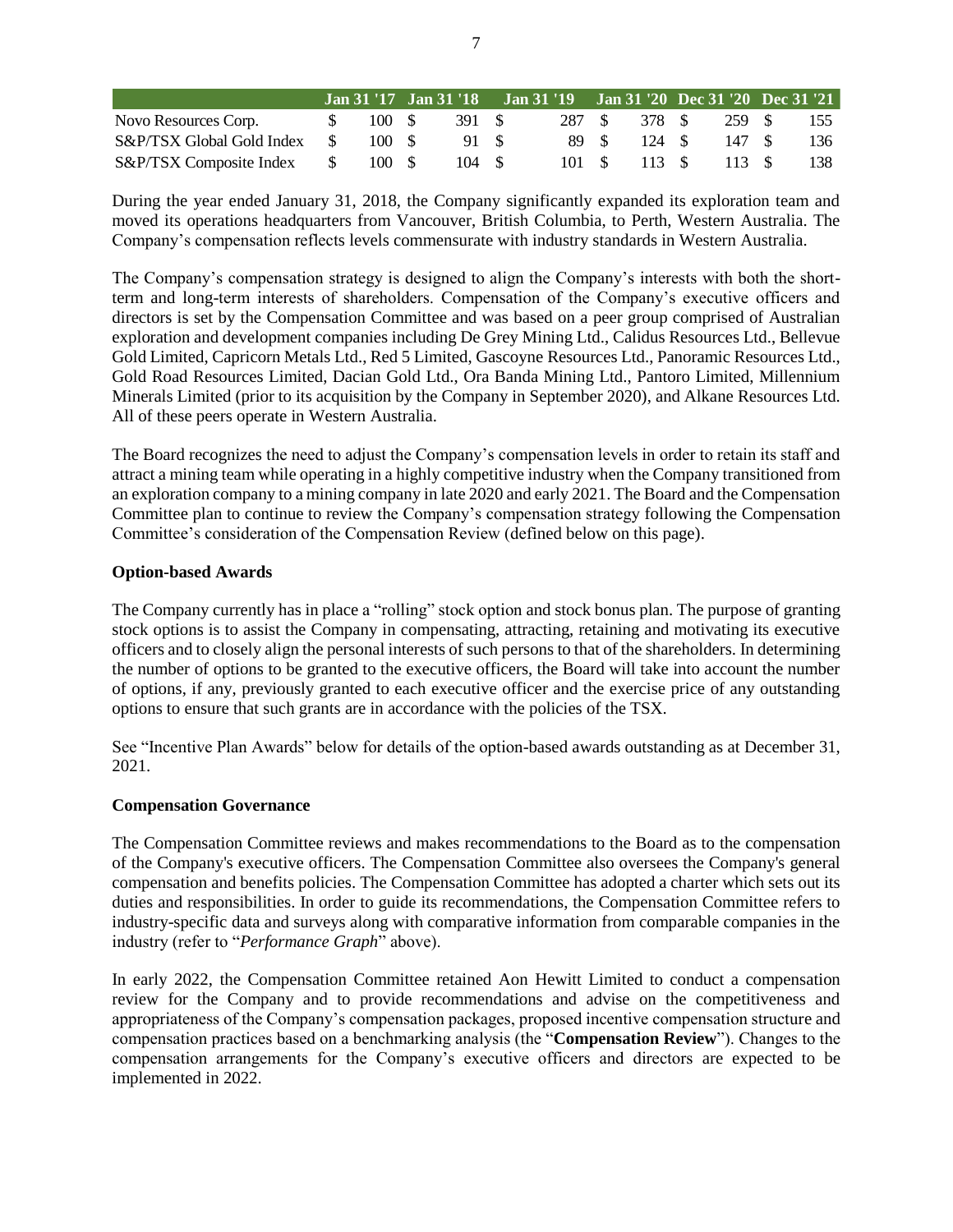### Executive Compensation-Related Fees

During the year ended December 31, 2021, the Company did not incur any fees related to any review of compensation for the Company's directors, executive officers and employees.

#### Composition of the Compensation Committee

Pursuant to its charter, the Compensation Committee is required to be comprised of at least three directors, all of whom must be independent subject to any exceptions permitted under National Instrument 52-110 *Audit Committees* ("**NI 52-110**"). Currently, the members of the Compensation Committee are Michael Barrett, Ross Hamilton and Amy Jo Stefonick (chair), each of whom the Board has determined is independent within the meaning of section 1.4 of NI 52-110.

### Relevant Education and Experience

*Michael Barrett* is a Chartered Accountant and Graduate of the Australian Institute of Company Directors with over 28 years' international experience in finance, strategy, corporate development, capital markets, investor relations, risk management and corporate governance across the energy and resources industry. From 2004 to 2015, Mr. Barrett was chief financial officer of Rio Tinto's US Energy business where he was instrumental in leading Rio's divestment and initial public offering of the business as Cloud Peak Energy on the New York Stock Exchange. After returning to Perth in 2015, Mr. Barrett spent two years as National Lead Partner for Deloitte's Risk Advisory Energy and Resources practice, where he specialized in Corporate Governance, Board advisory and Risk Management for many of the largest mining and energy and resources companies nationally. Mr. Barrett is currently a non-executive director of ASX-listed Pearl Global Limited. He is also a consulting chief financial officer helping develop businesses across the energy and resources industry. Prior to his ten years with Cloud Peak Energy, Mr. Barrett held senior mining sector roles in Western Australia, including with Rio Tinto Iron Ore and WMC Resources Ltd. He started his career with Price Waterhouse in London in 1991.

*Ross Hamilton* has over 20 years of international experience in sustainability, environmental stewardship, climate change, community engagement, indigenous affairs and stakeholder relations within the mining, metals and large infrastructure sectors. Mr. Hamilton is the founder and director of an environmental, social and corporate governance focused advisory firm and serves as an expert advisor to the International Finance Corporation and the UN Global Compact. He previously served as a director at the International Council on Mining and Metals based in London, UK, and in several leadership roles at BHP in Western Australia. Mr. Hamilton holds a Bachelor of Science (First Class Honours) degree from Monash University and a Master's degree in Sustainability Management from Curtin University.

*Amy Jo Stefonick* has nearly 20 years of experience as a corporate and securities attorney across multiple industries where she advises public companies and their boards of directors and board committees on multijurisdictional corporate governance matters, U.S. securities laws and complex M&A transactions. Ms. Stefonick is currently engaged as associate corporate counsel for Jazz Pharmaceuticals, a global biopharmaceuticals company, where she focuses on supporting the company's Alliance Management and Corporate Development groups. Previously, she served in a variety of in-house corporate counsel and company secretary roles at global companies listed on the NYSE, Nasdaq and ASX, where she advised boards of directors and senior management teams on complex corporate and securities matters, including London-headquartered asset management firm Janus Henderson Group plc, and Cloud Peak Energy Inc., a coal mining company with operations in Wyoming and Montana. Ms. Stefonick holds a Bachelor of Arts degree from Jamestown College (now University of Jamestown) and received her law degree from the University of Denver College of Law.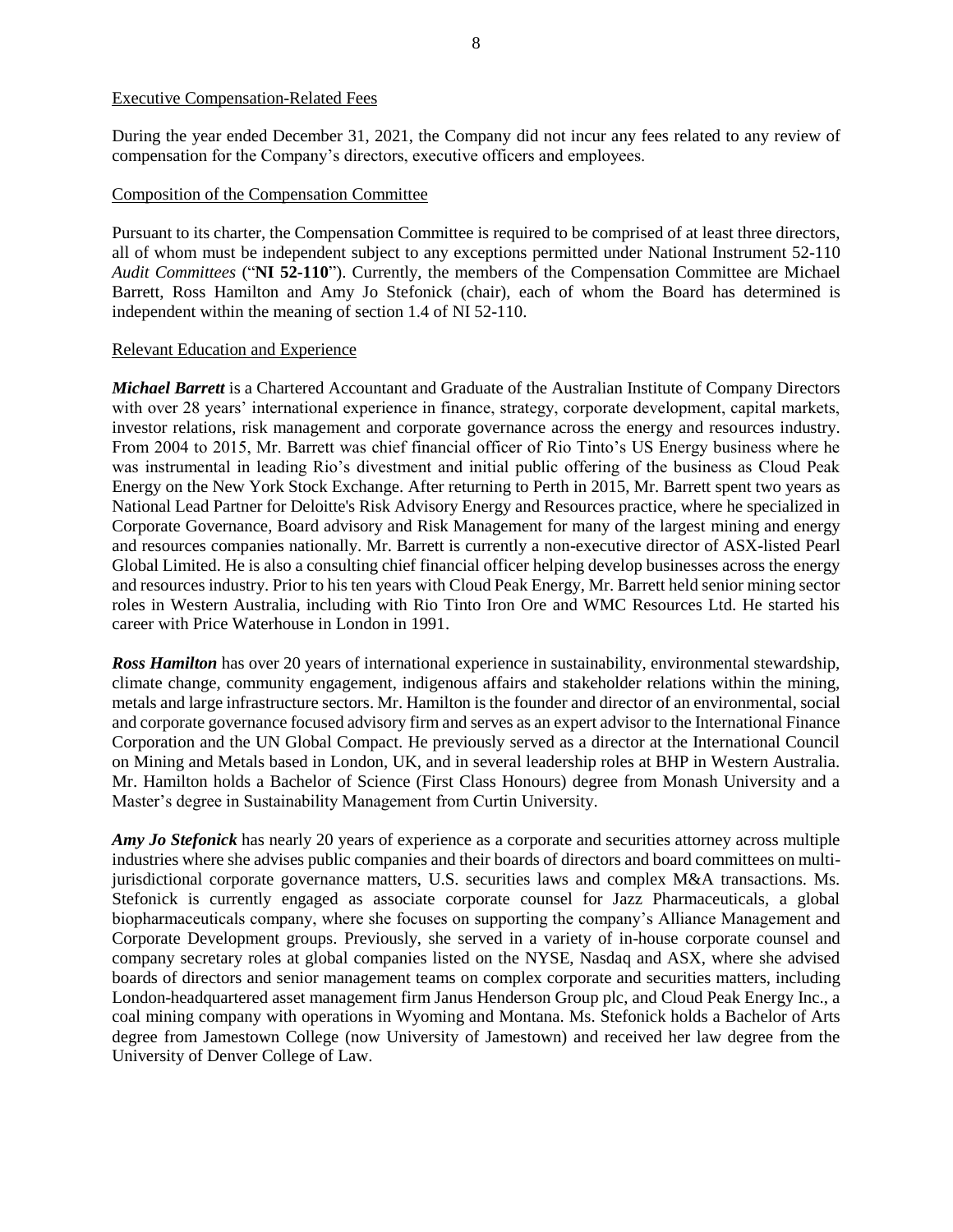#### **Summary of Compensation**

The following table sets forth all annual and long term compensation for services paid to or earned by the NEOs during the three most recently completed financial years.

| Name and<br>Principal<br><b>Position with the</b><br>Company<br>During the | <b>Financial</b><br><b>Year Ended</b> | <b>Salary</b><br>\$)               | Option-<br><b>based</b><br>awards <sup>(1)</sup><br>\$) | Non-equity incentive<br>plan compensation<br>\$) |                                     | All other<br>compen-<br>sation<br>\$) | <b>Total Compen-</b><br>sation<br>\$) |
|----------------------------------------------------------------------------|---------------------------------------|------------------------------------|---------------------------------------------------------|--------------------------------------------------|-------------------------------------|---------------------------------------|---------------------------------------|
| <b>Financial Year</b><br><b>Ended December</b><br>31, 2021                 |                                       |                                    |                                                         | <b>Annual</b><br>incentive<br>plans              | Long-<br>term<br>incentive<br>plans |                                       |                                       |
| Quinton Hennigh<br>Non-executive co-                                       | Dec. 31, 2021<br>Dec. 31, 2020        | $209,876^{(2)}$<br>$329,147^{(3)}$ | 1,901,304                                               |                                                  |                                     |                                       | 209,876<br>2,230,451                  |
| chairman and<br>director                                                   | Jan. 31, 2020                         | $364,375^{(4)}$                    |                                                         |                                                  |                                     |                                       | 364,375                               |
| Michael<br>Spreadborough                                                   | Dec. 31, 2021                         | $235,565^{(5)}$                    | 2,995,283                                               |                                                  |                                     |                                       | 3,230,848                             |
| Executive co-                                                              | Dec. 31, 2020                         |                                    |                                                         |                                                  |                                     |                                       |                                       |
| chairman and<br>director                                                   | Jan. 31, 2020                         |                                    |                                                         |                                                  |                                     |                                       |                                       |
| Robert<br>Humphryson                                                       | Dec. 31, 2021                         | $424,253^{(6)}$                    |                                                         |                                                  |                                     | 423,900(9)                            | 848,153                               |
| Former CEO and                                                             | Dec. 31, 2020                         | $295,609^{(7)}$                    | 1,573,493                                               |                                                  |                                     |                                       | 1,869,102                             |
| former director                                                            | Jan. 31, 2020                         | 298,350(8)                         |                                                         |                                                  |                                     |                                       | 298,350                               |
| Ronan Sabo-<br>Walsh                                                       | Dec. 31, 2021                         | $342,264^{(10)}$                   |                                                         |                                                  |                                     | $94,200^{(13)}$                       | 436,464                               |
| CFO and                                                                    | Dec. 31, 2020                         | $273,847^{(11)}$                   | 1,573,493                                               |                                                  |                                     |                                       | 1,847,340                             |
| corporate<br>secretary                                                     | Jan. 31, 2020                         | 284,937(12)                        |                                                         |                                                  |                                     |                                       | 284,937                               |
| Leonidas<br>Karabelas                                                      | Dec. 31, 2021                         | $180,000^{(14)}$                   |                                                         |                                                  |                                     |                                       | 180,000                               |
| VP, corporate                                                              | Dec. 31, 2020                         | $165,000^{(15)}$                   | 393,373                                                 |                                                  |                                     |                                       | 558,373                               |
| communications                                                             | Jan. 31, 2020                         | $180,000^{(14)}$                   |                                                         |                                                  |                                     |                                       | 180,000                               |

### *Summary Compensation Table*

(1) The value of the option-based awards reflects the fair value of options granted on the date of grant. The fair value was computed using the Black Scholes option pricing model because it is the most commonly used option pricing model and is considered to produce a reasonable estimate of fair value.

<sup>(2)</sup> Dr. Hennigh received an annual salary as an NEO of US\$300,000. On August 5, 2021, concurrently with Dr. Hennigh's transition to the role of non-executive co-chairman, Dr. Hennigh's employment agreement was terminated and Dr. Hennigh began to receive an annual director's fee of US\$100,000. The Company used a USD/CAD exchange rate of 1.2535 to translate this into its reporting currency of Canadian dollars.

(3) Dr. Hennigh received an annual salary as an NEO of US\$275,000 which increased to US\$300,000 on October 1, 2020. The amount shown is based on an 11-month financial year. The Company used a USD/CAD exchange rate of 1.3446 to translate this into its reporting currency of Canadian dollars.

(4) Dr. Hennigh received an annual salary as an NEO of US\$275,000. The Company used a CAD/USD exchange rate of 1.3250 to translate this into its reporting currency of Canadian dollars.

(5) Mr. Spreadborough joined the Board on January 13, 2021 and began to receive an annual director fee of A\$70,000. Mr. Spreadborough also received an additional annual fee of A\$10,000 effective April 22, 2021 when he was named as the chair of the Compensation Committee. Mr. Spreadborough stepped down as the chair of the Compensation Committee on August 5, 2021 when he was appointed as the Company's Executive Co-Chairman and became a NEO, for which he began to receive an annual salary of A\$550,000 but ceased to receive a director fee. The Company used an AUD/CAD exchange rate of 0.9420 to translate this into its reporting currency of Canadian dollars.

(6) Mr. Humphryson received an annual salary of A\$450,000. The Company used an AUD/CAD exchange rate of 0.9420 to translate this into its reporting currency of Canadian dollars.

 $(7)$  Mr. Humphryson, who resigned as CEO and as a director on April 13, 2022, received an annual salary of A\$325,000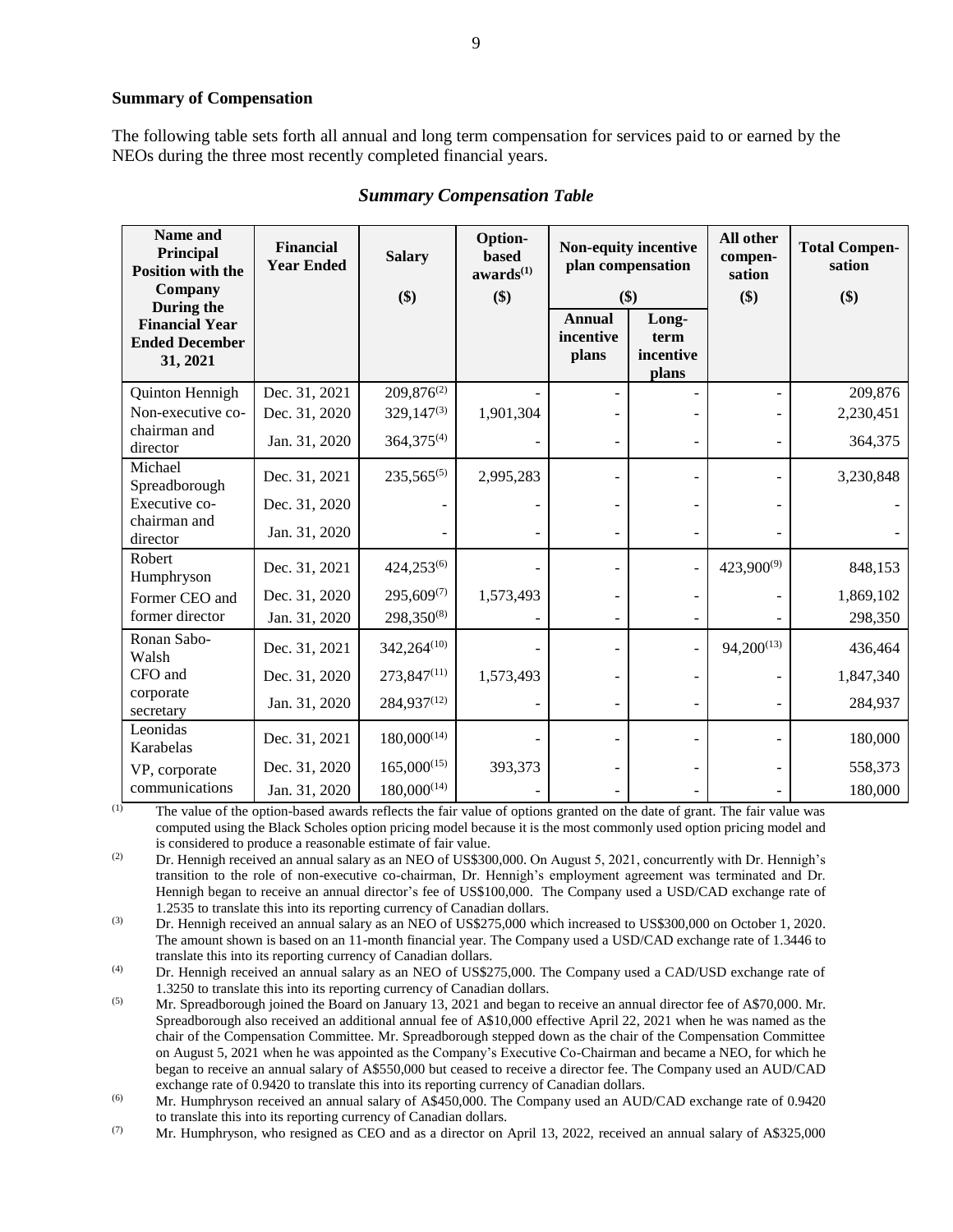which increased to A\$450,000 on November 1, 2020. The amount shown is based on an 11-month financial year. The Company used an AUD/CAD exchange rate of 0.9274 to translate this into its reporting currency of Canadian dollars.

- (8) Mr. Humphryson received an annual salary of A\$325,000. The Company used an AUD/CAD exchange rate of 0.9180 to translate this into its reporting currency of Canadian dollars.
- $(9)$  Pursuant to Mr. Humphryson's employment contract, Mr. Humphryson was paid a bonus of A\$450,000 subsequent to the Beatons Creek project achieving commercial production effective October 1, 2021. The Company used an AUD/CAD exchange rate of 0.9420 to translate this into its reporting currency of Canadian dollars.
- (10) Mr. Sabo-Walsh received an annual salary of A\$360,000, \$71,250 of which is paid in Canadian dollars. The Company used an AUD/CAD exchange rate of 0.9420 to translate the AUD portion of his salary into its reporting currency of Canadian dollars.
- (11) Until October 31, 2020, Mr. Sabo-Walsh received an annual salary of \$285,000, \$213,750 of which was paid in Australian dollars. This was increased to A\$360,000 on November 1, 2020, \$71,250 of which is paid in Canadian dollars. The amount shown is based on an 11-month financial year. The Company used an AUD/CAD exchange rate of 0.9274 to translate the AUD portion of his salary into its reporting currency of Canadian dollars.
- (12) Mr. Sabo-Walsh received an annual salary of \$285,000, \$213,750 of which was paid in Australian dollars. The Company used an AUD/CAD exchange rate of 0.9180 to translate the AUD portion of his salary into its reporting currency of Canadian dollars.
- (13) Based on the recommendation of the Compensation Committee, Mr. Sabo-Walsh was paid a bonus of A\$100,000 subsequent to the Beatons Creek project achieving commercial production effective October 1, 2021. The Company used an AUD/CAD exchange rate of 0.9420 to translate this into its reporting currency of Canadian dollars.
- (14) Mr. Karabelas received an annual consulting fee of \$180,000.<br>(15) Mr. Karabelas received an annual consulting fee of \$180,000.
- Mr. Karabelas received an annual consulting fee of \$180,000. The amount shown for the financial year ended December 31, 2020 is based on an 11-month financial year.

#### **Incentive Plan Awards**

The Company does not have any share-based awards other than stock options.

On December 17, 2020, in anticipation of the Company's graduation to the TSX, the Board approved a "rolling" stock option and stock bonus plan (the "**Plan**") whereby a maximum of 10% of the issued common shares of the Company (the "**Shares**"), from time to time, may be reserved for issuance pursuant to the exercise of stock options (the "**Stock Option Limit**"), inclusive of previously granted stock options.

Directors and officers of the Company and its subsidiaries, employees of the Company and its subsidiaries, any other person or company engaged to provide ongoing management or consulting services for the Company or for any entity controlled by the Company, and any person who is providing ongoing management or consulting services to the Company or to any entity controlled by the Company indirectly through a company that is providing management or consulting services is eligible to receive stock options under the Plan.

The purpose of the Plan is to attract, retain and motivate management, directors, employees and other service providers by providing them with an opportunity, through share options, to acquire an interest in the Company and benefit from its growth.

As of the date hereof, 14,530,000 stock options are outstanding representing 5.83% of the Company's 249,322,054 issued and outstanding Shares. As of the date hereof, 10,402,205 stock options are available for grant under the Plan representing 4.17% of the Company's 249,322,054 issued and outstanding Shares.

The material terms of the Plan are as follows:

1. The term of any options granted under the Plan will be fixed by the Compensation Committee, or any other committee of the Board established to monitor and recommend on compensation matters, or in the absence of any such committee, the Board itself (the applicable body hereinafter referred to as the "**Plan Committee**") at the time such options are granted, provided that options will not be permitted to exceed a term of ten years. Except where not permitted by the TSX, where an option expires during a black-out period, or within 10 business days following the end of a black out period (the "**Black-Out Expiration Term**"), the term of the option will be extended to the date which is five business days following the end of the Black-Out Expiration Term.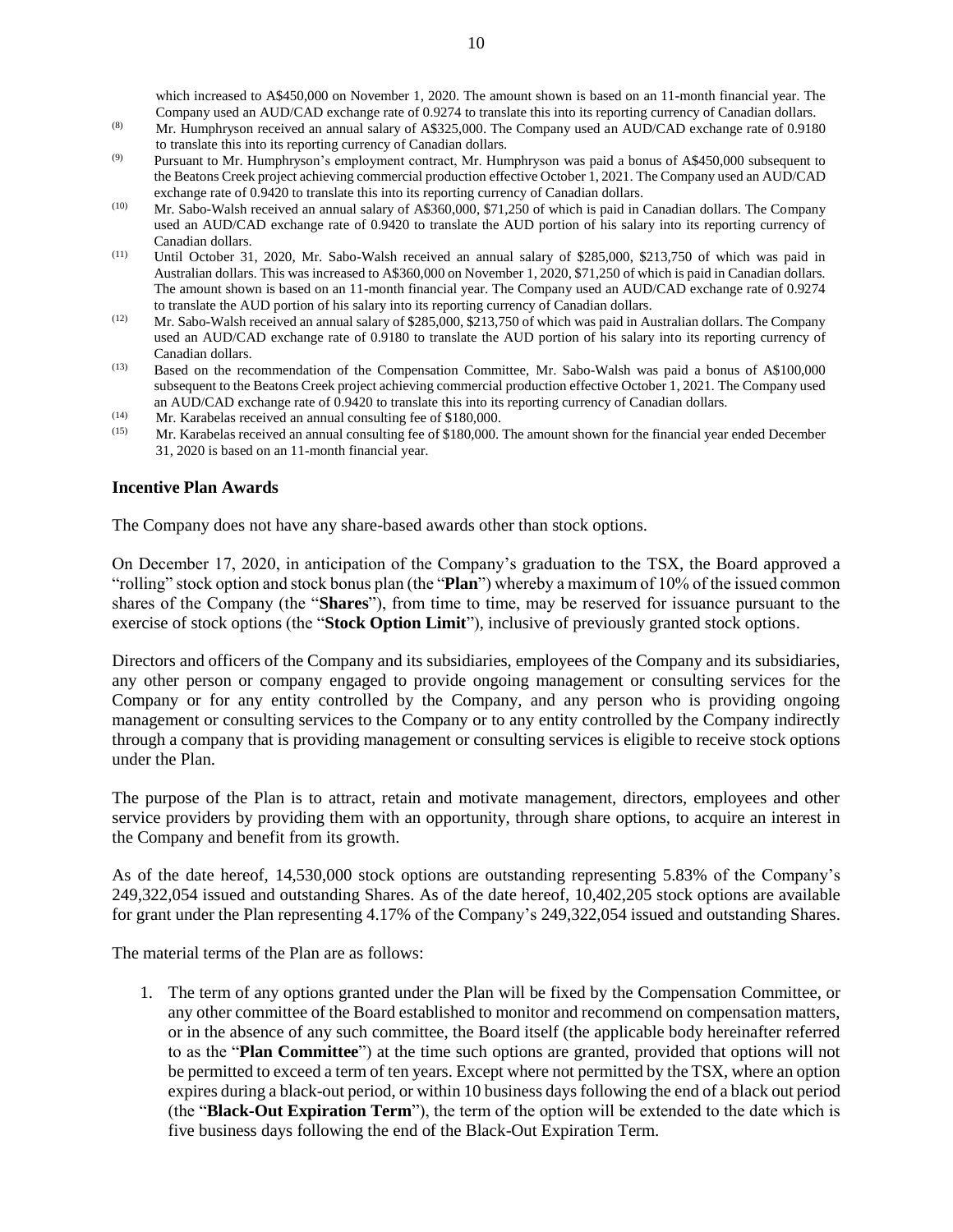- 2. The Plan Committee may place limits on the maximum number of Shares which may be issuable pursuant to options granted under the Plan to any particular optionee or category of optionees.
- 3. The exercise price of any options granted under the Plan will be determined by the Plan Committee, but shall not be less than the average closing price of the Shares on the five trading days (on which at least one board lot of Shares was traded) preceding the grant of such options (the "**Market Price**").
- 4. Options granted under the Plan will be subject to such vesting provisions as the Plan Committee in its sole discretion shall determine. The Company may, during the term of any option, give at least 30 days' notice in writing to the optionees that (i) all options outstanding under the Plan that have not vested as at the time of the notice are immediately deemed vested, or (ii) all options outstanding under the Plan that have not been exercised shall cease and terminate and be of no further force and effect unless the optionees exercise such options before their termination on the 30th day after delivery of the notice.
- 5. All options will be non-assignable and non-transferable except in limited circumstances. Specifically, options granted to a non-individual may be assigned or transferred to an individual who is an owner, director or employee of that optionee, and options granted to an individual may be assigned or transferred to an entity of which that individual is an owner, director or employee or which would be eligible to be granted options.
- 6. The Company is restricted from issuing in any one year period, or having issuable at any time, to insiders more than 10% of the issued and outstanding Shares when combined with all of the Company's other security based compensation arrangements with insiders, unless the Company obtains disinterested shareholder approval pursuant to the policies of the TSX.
- 7. If an optionee ceases to be a director or officer of the Company or its subsidiaries or an employee or other service provider, each option held by the optionee shall be exercisable in respect of that number of option Shares that have vested pursuant to the terms of the option agreement governing such option as follows:
	- (a) if the optionee, or in the case of an option granted to any optionee who satisfies the definition of service provider, the optionee's employer, ceases to be employed or engaged by the Company and any of its subsidiaries (including by way of voluntary resignation or retirement as a director, officer or service provider), each option held by the optionee shall be exercisable in respect of that number of option Shares that have vested pursuant to the terms of the option agreement governing such option at any time up to but not after the earlier of the expiry date of that option and the date on which the optionee gives notice that he/she/it will cease to be employed or engaged by the Company or any of its subsidiaries or by a service provider or, if such notice is not given, then the date on which he/she/it ceases to be a service provider or a director or officer of the Company and its subsidiaries;
	- (b) notwithstanding paragraph (a) above, if the optionee ceases to be a director or officer of the Company and any of its subsidiaries or a service provider due to death or disability or, in the case of an optionee that is a company, the death or disability of the person who provides management or consulting services to the Company or to any subsidiary of the Company, each option held by the optionee shall be exercisable in respect of that number of options that have vested pursuant to the terms of the option agreement governing such option at any time up to but not after the earlier of the expiry date of that option and the date which is 12 months after the date of death or disability; and
	- (c) notwithstanding paragraph (a), if the optionee, or, in the case of an option granted to an optionee who satisfies the definition of service provider, the optionee's employer: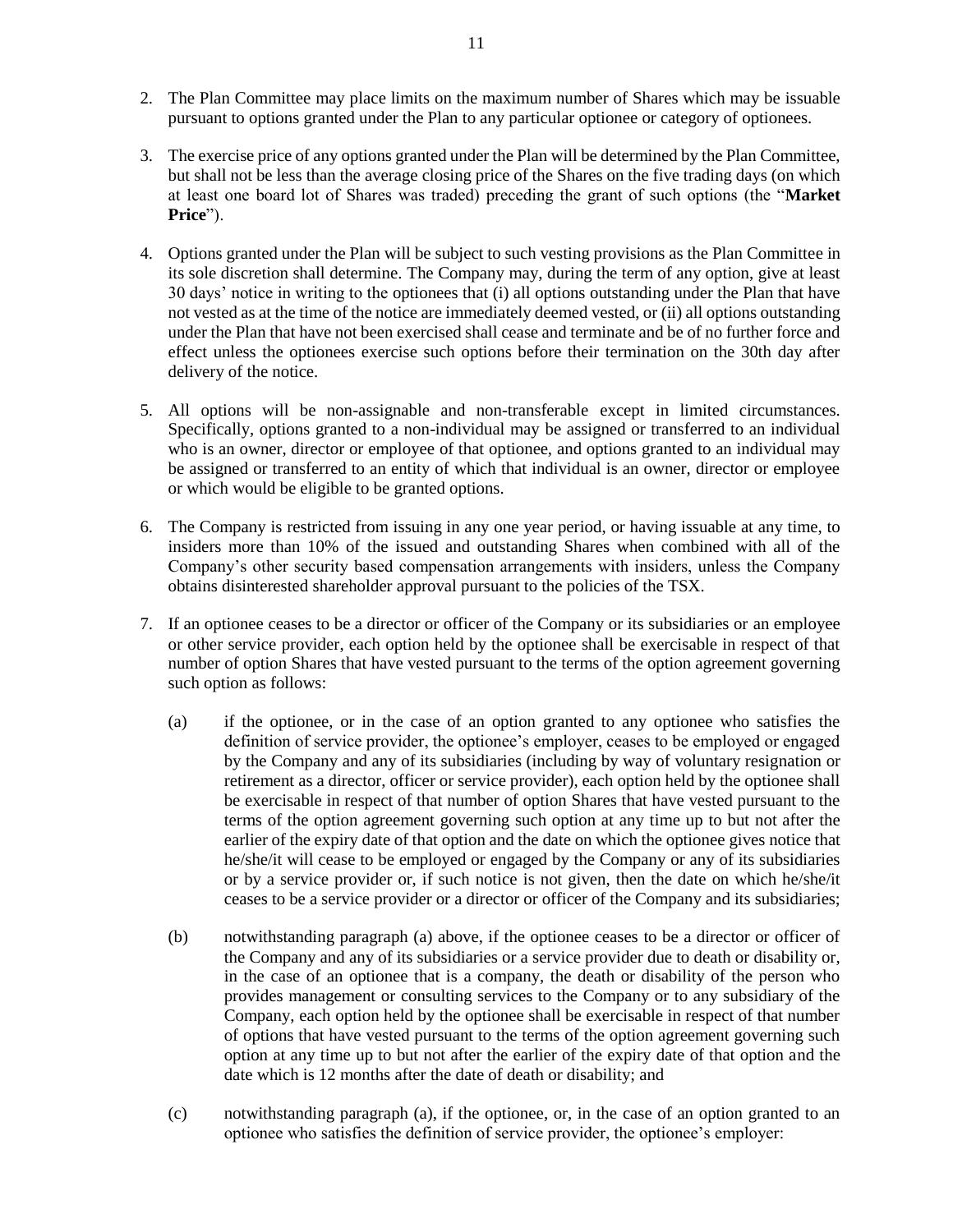- (i) ceases to be employed or engaged by the Company and any of its subsidiaries for cause, as that term is determined by the Board, or interpreted by the courts of the jurisdiction in which the optionee or optionee's employer is employed or engaged if subject to court review;
- (ii) ceases to be a director or officer of the Company and any of its subsidiaries or a service provider by order of any securities commission, recognized stock exchange, or any regulatory body having jurisdiction to so order;
- (iii) ceases to provide investor relations services if the optionee's primary function with the Company was the provision of such services; or
- (iv) ceases to be eligible to hold office as a director of the Company and any of its subsidiaries under the provisions of the applicable corporate statute,

each option held by the optionee shall be exercisable in respect of that number of Shares that have vested pursuant to the terms of the option agreement governing such option at any time up to but not after the earlier of the expiry date of that option and the date on which the optionee ceases to be a director or officer of the Company and any of its subsidiaries or a service provider.

- 8. The Company may amend or terminate the terms and conditions of the Plan or any option agreement, as applicable, by resolution of the Plan Committee without obtaining shareholder approval (the "**Amendment Procedure**"). Any amendment to the Plan will apply to options granted after the effective date of such amendment, provided that it may apply to any outstanding options with the mutual consent of the Company and the optionees to whom such options have been granted. Without limiting the generality of the foregoing, the Plan Committee may use the Amendment Procedure without seeking shareholder approval when:
	- (a) altering, extending or accelerating the terms and conditions of vesting of any options;
	- (b) extending the expiry date of options (other than options held by insiders);
	- (c) accelerating the expiry date of options;
	- (d) amending or modifying the mechanics of exercise of options as set forth in section 4 of the Plan, provided however, if no corresponding stock appreciation right ("**SAR**") was granted, payment in full of the option price for the Shares shall not be so amended or modified;
	- (e) effecting amendments of a "housekeeping" or administerial nature including, without limiting the generality of the foregoing, any amendment for the purpose of curing any ambiguity, error, inconsistency or omission in or from the Plan or any option agreement;
	- (f) effecting amendments necessary to comply with the provisions of applicable laws (including, without limitation, the rules, regulations and policies of the TSX);
	- (g) effecting amendments respecting the administration of the Plan;
	- (h) effecting amendments necessary to suspend or terminate the Plan; and
	- (i) any other amendment, whether fundamental or otherwise, not requiring shareholder approval under applicable law (including, without limitation, the rules, regulations, and policies of the TSX).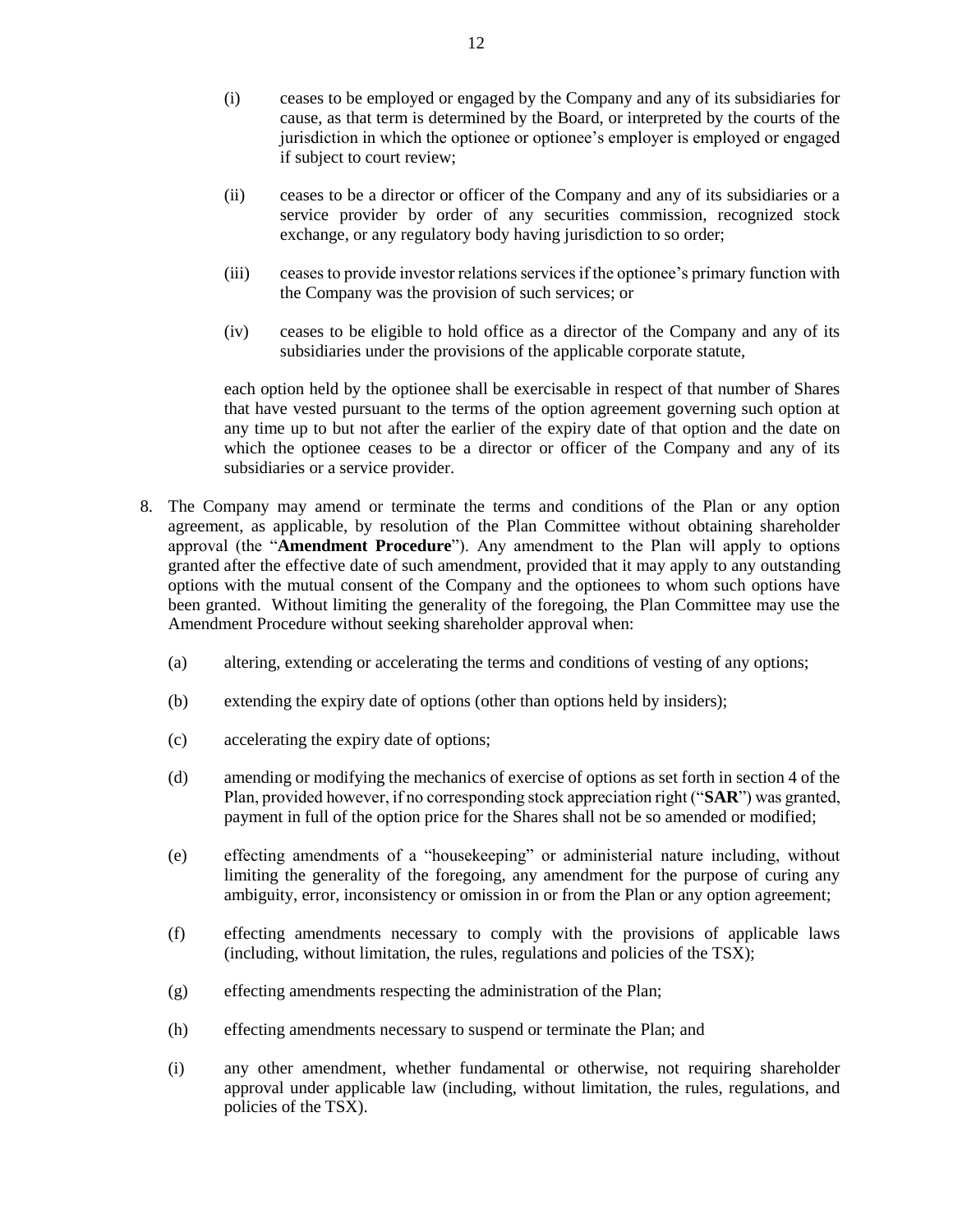Disinterested shareholder approval will be required for the following types of amendments:

- (A) amendments that increase the number of Shares or Bonus Shares (hereinafter defined) issuable under the Plan, except such increases by operation of section 6 of the Plan;
- (B) any reduction in the option price of an option held by an insider at the time of the proposed amendment;
- (C) any extension of the expiry date of an option held by an insider at the time of the proposed extension; and
- (D) other amendments required to be approved by shareholders under applicable law or pursuant to the rules, regulations and policies of the TSX.
- 9. The Plan Committee may grant SARs to any optionee in conjunction with any grant of options. Each grant of SARs shall be confirmed within the option agreement pertaining to such options. An optionee may only exercise a SAR at the same time, and to the same extent, that the option related thereto is exercisable. Upon the exercise by an optionee of any SAR, the corresponding portion of the related option shall be surrendered to the Company. On the exercise of a SAR, the optionee shall be entitled to receive such quantity of Shares equal to the excess, if any, of (i) the Market Price of Shares entitled to be acquired upon exercise of such option as of the date of exercise of the option, over (ii) the exercise price of such option. For clarity, and by way of example only, if an optionee is granted options to purchase 10,000 Shares at \$1.00, he may choose to exercise such option and the corresponding SAR when the Shares are trading at \$1.50, and thereby receive in consideration for the surrender of such option receive 3,333 Shares  $[(10,000 \times $1.50) - (10,000 \times $1.50)$ \$1.00)) / \$1.50]. The provisions of the Plan applicable to options apply equally to SARs. No SAR may be exercised beyond the stated expiry date of the corresponding option. SARs shall terminate and cease to be exercisable on the termination of the corresponding option. SARs shall not be transferable except to the extent the corresponding option is transferable.
- 10. The Plan Committee may allot, issue and deliver Shares ("**Bonus Shares**"), from time to time in each calendar year, in such amounts as the Plan Committee deems fit, in an aggregate annual amount of up to 2% of the number of issued and outstanding Shares as at December  $31<sup>st</sup>$  of the year in respect of which the Bonus Shares are being issued, to those directors and officers of the Company or any of its subsidiaries and service providers whom the Plan Committee deems to have provided extraordinary contributions to the advancement of the Company. The Bonus Shares will be issued in consideration of the fair value of the extraordinary contribution to the Company by the recipient, as determined by the Plan Committee, in its discretion, and shall be issued at a deemed price determined by the Plan Committee at the time of issuance of such Bonus Shares, but such price shall not be less than the Market Price on the trading day immediately preceding the day on which the Bonus Shares are issued. No Bonus Shares shall be issued at a time when it is unlawful to fix the price for such Bonus Shares. The Bonus Shares available for distribution in any year will not be included in the calculation of the Stock Option Limit.
- 11. Whenever the Company issues Shares to all or substantially all holders of Shares by way of a stock dividend or other distribution, or subdivides all outstanding Shares into a greater number of Shares, or combines or consolidates all outstanding Shares into a lesser number of Shares (each of such events being herein called a "**Share Reorganization**") then effective immediately after the record date for such dividend or other distribution or the effective date of such subdivision, combination or consolidation, for each option:
	- (a) the option price will be adjusted to a price per Share which is the product of:
		- (i) the option price in effect immediately before that effective date or record date; and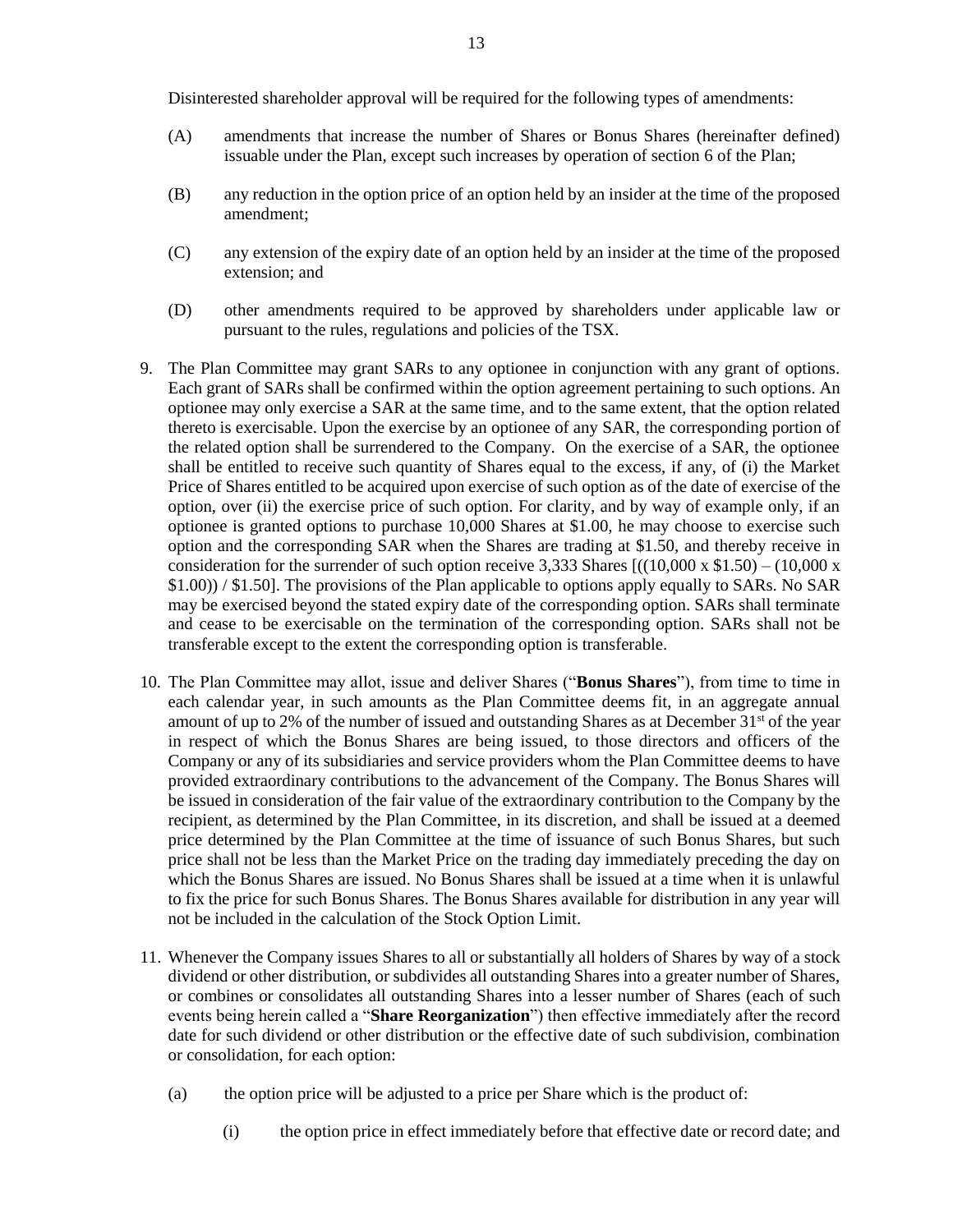- (ii) a fraction the numerator of which is the total number of Shares outstanding on that effective date or record date before giving effect to the Share Reorganization, and the denominator of which is the total number of Shares that are or would be outstanding immediately after such effective date or record date after giving effect to the Share Reorganization; and
- (b) the number of unissued option Shares will be adjusted by multiplying (i) the number of unissued option Shares immediately before such effective date or record date by (ii) a fraction which is the reciprocal of the fraction described in paragraph (a)(ii) above.
- 12. Subject to the prior approval of the TSX, whenever the Company issues by way of a dividend or otherwise distributes to all or substantially all holders of Shares:
	- (a) shares of the Company, other than the Shares;
	- (b) evidence of indebtedness;
	- (c) any cash or other assets, excluding cash dividends (other than cash dividends which the Board has determined to be outside the normal course); or
	- (d) rights, options or warrants,

then to the extent that such dividend or distribution does not constitute a Share Reorganization (any of such non-excluded events being herein called a "**Special Distribution**"), and effective immediately after the record date at which holders of Shares are determined for purposes of the Special Distribution, for each option, the option price will be reduced, and the number of unissued option Shares will be correspondingly increased, by such amount, if any, as is determined by the Plan Committee in its sole and unfettered discretion to be appropriate in order to properly reflect any diminution in value of the Shares as a result of such Special Distribution.

- 13. Whenever there is:
	- (a) a reclassification of outstanding Shares, a change of Shares into other shares or securities, or any other capital reorganization of the Company, other than as described in paragraphs 11 and 12 above;
	- (b) a consolidation, merger or amalgamation of the Company with or into another corporation resulting in a reclassification of outstanding Shares into other shares or securities or a change of Shares into other shares or securities; or
	- (c) a transaction whereby all or substantially all of the Company's undertaking and assets become the property of another corporation,

(any such event being herein called a "**Corporate Reorganization**"), the optionee will have an option to purchase (at the times, for the consideration, and subject to the terms and conditions set out in the Plan) and will accept on the exercise of such option, in lieu of the unissued option Shares which he would otherwise have been entitled to purchase, the kind and amount of shares or other securities or property that he would have been entitled to receive as a result of the Corporate Reorganization if, on the effective date thereof, he had been the holder of all unissued option Shares.

14. If a bona fide offer (an "**Offer**") for Shares is made to shareholders of the Company generally or to a class of shareholders which includes the optionee, which Offer, if accepted in whole or in part, would result in the offeror becoming a control person of the Company, within the meaning of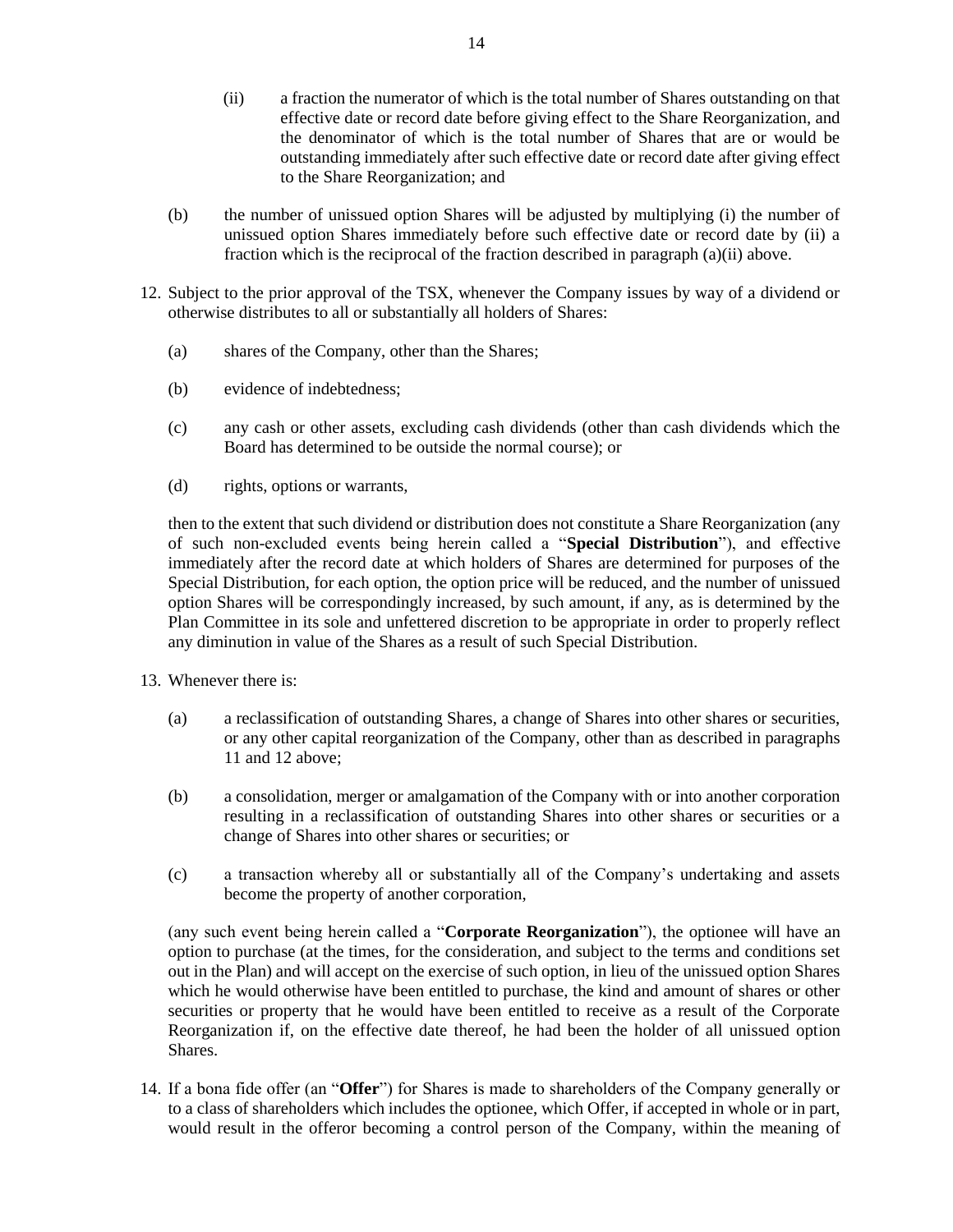subsection 1(1) of the *Securities Act* (British Columbia), the Company shall, immediately upon receipt of notice of the Offer, notify each optionee of full particulars of the Offer, whereupon all options outstanding under the Plan that have not vested at the time of such Offer will become immediately vested and any such option may be exercised in whole or in part by the optionee so as to permit the optionee to tender the Shares received upon such exercise, pursuant to the Offer.

However, if:

- (a) the Offer is not completed within the time specified therein; or
- (b) all of the Shares tendered by the optionee pursuant to the Offer are not taken up or paid for by the offeror in respect thereof,

then the Shares received upon such exercise, or in the case of clause (b) above, the Shares that are not taken up and paid for, may be returned by the optionee to the Company and reinstated as authorized but unissued Shares and with respect to such returned Shares, the option shall be reinstated as if it had not been exercised and the terms upon which such Shares were to become vested pursuant to this section shall be reinstated. If any Shares are returned to the Company under this paragraph, the Company shall immediately refund the option price to the optionee for such Shares.

- 15. If, at any time when an option granted under the Plan remains unexercised, an Offer is made by an offeror, the Plan Committee may declare, upon notifying each optionee of full particulars of the Offer, that all options outstanding under the Plan that have not vested at the time of such declaration are immediately deemed vested and that all options outstanding under the Plan that have not been exercised shall cease and terminate and be of no further force and effect unless the optionees exercise such options before their termination on the date when Shares must be tendered pursuant to the Offer, provided such Offer is completed.
- 16. In the event of a change of control (as defined in the Plan), all options outstanding under the Plan that have not vested at the time of such change of control will become immediately vested, whereupon optionees holding such options may immediately exercise in whole or in part such options. Furthermore, the Plan Committee may, upon notifying each optionee of a change of control, declare that all options outstanding under the Plan that have not been exercised shall cease and terminate and be of no further force and effect unless the optionees exercise such options before their termination on the date on which the change of control occurs, provided such change of control does occur.

However, if the change of control does not occur, the Shares received upon such exercise may be returned by the optionee to the Company and the Company shall reinstate such returned Shares as authorized but unissued Shares, reinstate the option(s) in respect of such returned Shares as if it had not been exercised and reinstate the terms upon which such shares were to become vested pursuant to the relevant option agreement.

If any Shares are returned to the Company under this item 16, the Company shall immediately refund the exercise price to the optionee for such Shares.

Reference should be made to the full text of the Plan, a copy of which may be requested from the Company's CFO, Ronan Sabo-Walsh (e-mail: [ronan.](mailto:hilbert@cibt.net)sabo-walsh@novoresources.com; telephone: +1 (604) 562-4854) until the second business day immediately preceding the date of the Meeting.

During the financial year ended December 31, 2021, the Company granted 3,000,000 stock options exercisable at \$1.89 and expiring on November 22, 2026 to a NEO.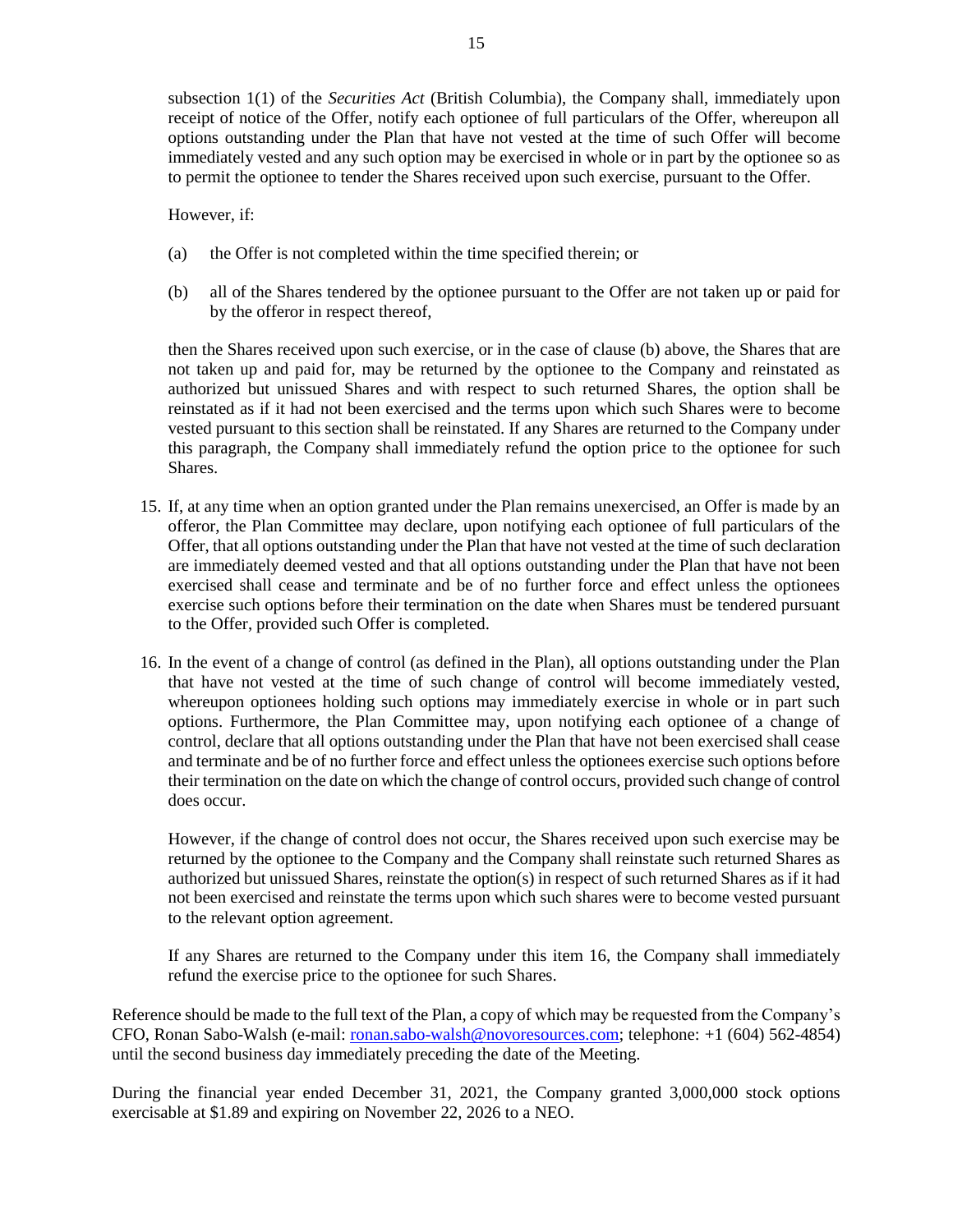There were no re-pricings of stock options under the stock option plan or otherwise during the Company's financial year ended December 31, 2021.

The annual burn rate for the last three years to be disclosed pursuant to section 613(p) of the TSX Company Manual, is as follows:

| <b>Fiscal Year Ended</b> | <b>Burn Rate</b> |
|--------------------------|------------------|
| January 31, 2020         | 3.52%            |
| December 31, 2020        | $0.00\%$         |
| December 31, 2021        | 1.25%            |

The following table discloses the particulars of the option-based awards granted to NEOs under the Company's stock option plan which were outstanding as at December 31, 2021.

|                          | <b>Option-Based Awards</b>                                                                                                             |  |           |      |               |         |                                            |                                                                                                                                    |  |  |
|--------------------------|----------------------------------------------------------------------------------------------------------------------------------------|--|-----------|------|---------------|---------|--------------------------------------------|------------------------------------------------------------------------------------------------------------------------------------|--|--|
| <b>Name</b>              | <b>Number of Securities</b><br><b>Underlying Unexercised</b><br><b>Options</b><br>Exercisable/Unexercisable<br>as at December 31, 2021 |  |           |      |               |         | Option<br><b>Expiration</b><br><b>Date</b> | Value of Unexercised In-<br>the-Money <sup>(1)</sup> Options $(\$)$<br><b>Exercisable/Unexercisable</b><br>as at December 31, 2021 |  |  |
|                          | 1,000,000                                                                                                                              |  |           | 1.57 | July 18, 2022 |         |                                            |                                                                                                                                    |  |  |
| Quinton Hennigh          | 300,000                                                                                                                                |  |           | 7.70 | Oct. 20, 2022 |         |                                            |                                                                                                                                    |  |  |
|                          |                                                                                                                                        |  | 725,000   | 3.57 | Jan. 26, 2025 |         |                                            |                                                                                                                                    |  |  |
| Michael<br>Spreadborough |                                                                                                                                        |  | 3,000,000 | 1.89 | Nov. 22, 2026 |         |                                            |                                                                                                                                    |  |  |
|                          | 1,500,000                                                                                                                              |  |           | 0.95 | June 5, 2022  | 720,000 |                                            |                                                                                                                                    |  |  |
|                          | 150,000                                                                                                                                |  |           | 1.57 | July 18, 2022 |         |                                            |                                                                                                                                    |  |  |
| Robert Humphryson        | 300,000                                                                                                                                |  |           | 7.70 | Oct. 20, 2022 |         |                                            |                                                                                                                                    |  |  |
|                          |                                                                                                                                        |  | 600,000   | 3.57 | Jan. 26, 2025 |         |                                            |                                                                                                                                    |  |  |
|                          | 250,000                                                                                                                                |  |           | 0.95 | June 5, 2022  | 120,000 |                                            |                                                                                                                                    |  |  |
|                          | 100,000                                                                                                                                |  |           | 1.57 | July 18, 2022 |         |                                            |                                                                                                                                    |  |  |
| Ronan Sabo-Walsh         | 200,000                                                                                                                                |  |           | 7.70 | Oct. 20, 2022 |         |                                            |                                                                                                                                    |  |  |
|                          |                                                                                                                                        |  | 600,000   | 3.57 | Jan. 26, 2025 |         |                                            |                                                                                                                                    |  |  |
|                          | 100,000                                                                                                                                |  |           | 1.57 | July 18, 2022 |         |                                            |                                                                                                                                    |  |  |
| Leonidas Karabelas       | 100,000                                                                                                                                |  |           | 7.70 | Oct. 20, 2022 |         |                                            |                                                                                                                                    |  |  |
|                          |                                                                                                                                        |  | 150,000   | 3.57 | Jan. 26, 2025 |         |                                            |                                                                                                                                    |  |  |

## *Outstanding Option-Based Awards*

(1) "In-the-Money" means the excess of the market value of the Company's shares on December 31, 2021 over the exercise price of the options. The last closing price of the Company's common shares on the TSX during the financial year ended December 31, 2021 was \$1.43.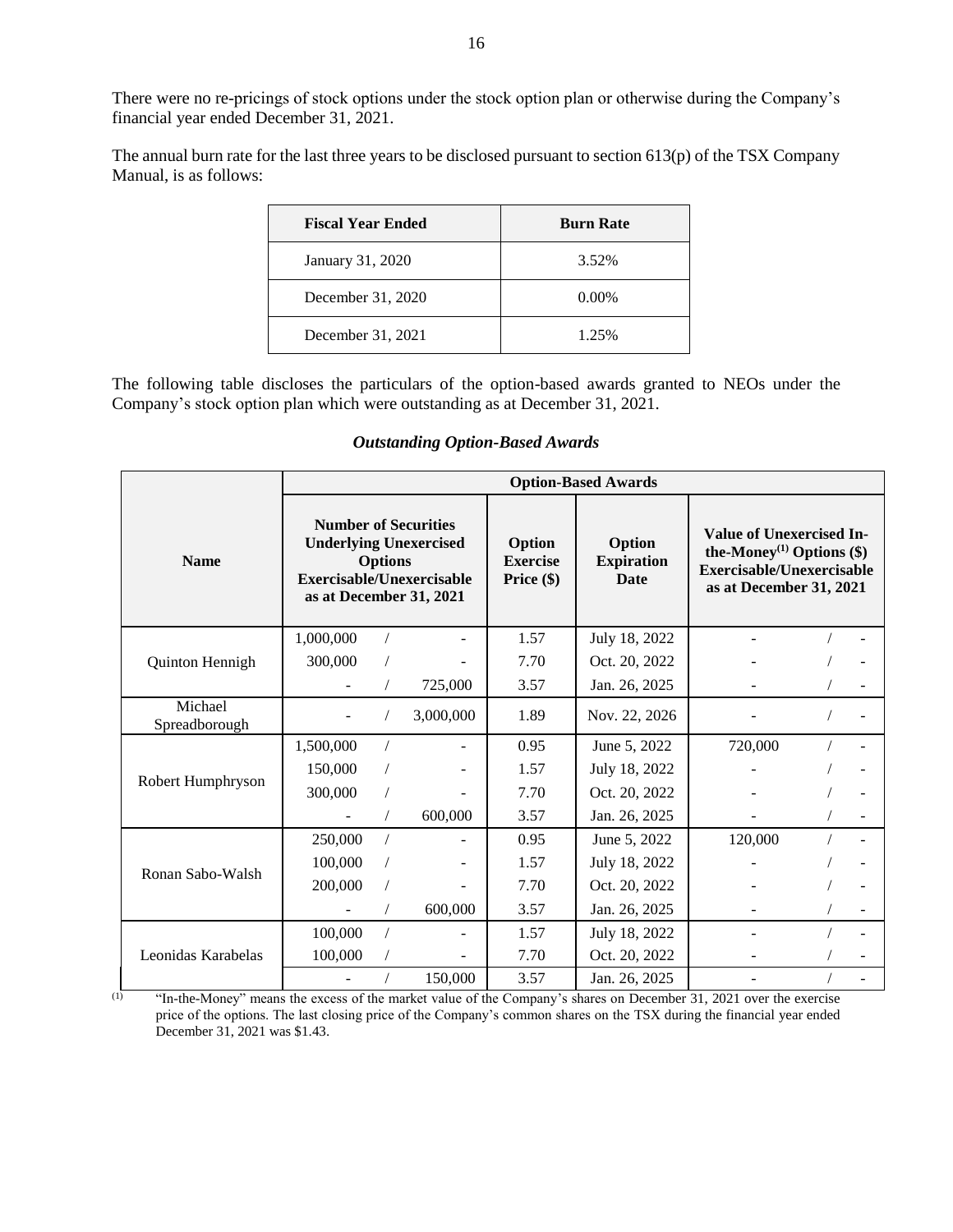The following table summarizes the value of each incentive plan award vested or earned by each NEO during the financial year ended December 31, 2021.

| <b>Name</b>           | <b>Option-based awards -</b><br>Value vested during the<br>financial year ended<br>December 31, 2021 <sup>(1)</sup> | <b>Share-based awards -</b><br>Value vested during<br>the financial year<br>ended December 31,<br>$2021^{(2)}$ | Non-equity incentive<br>plan compensation -<br>Value vested during the<br>financial year ended<br>December 31, 2021 <sup>(1)</sup> |
|-----------------------|---------------------------------------------------------------------------------------------------------------------|----------------------------------------------------------------------------------------------------------------|------------------------------------------------------------------------------------------------------------------------------------|
|                       | \$)                                                                                                                 | \$)                                                                                                            | \$)                                                                                                                                |
| Quinton Hennigh       |                                                                                                                     | N/A                                                                                                            | N/A                                                                                                                                |
| Michael Spreadborough |                                                                                                                     | N/A                                                                                                            | N/A                                                                                                                                |
| Robert Humphryson     | 2,101,500                                                                                                           | N/A                                                                                                            | N/A                                                                                                                                |
| Ronan Sabo-Walsh      |                                                                                                                     | N/A                                                                                                            | N/A                                                                                                                                |
| Leonidas Karabelas    |                                                                                                                     | N/A                                                                                                            | N/A                                                                                                                                |

*Incentive Plan Awards - Value Vested or Earned During the Year*

(1) Value vested is calculated as the dollar value that would have been realized had the option been exercised on the date it was vested less the related exercise price multiplied by the number of vesting shares.

(2) This amount is the dollar value realized calculated by multiplying the number of shares or units by the market value of the underlying shares on the vesting date.

## **Pension Plan Benefits**

The Company does not have any pension or retirement plan.

#### **Pension Disclosure**

The Company does not have in place any deferred compensation plan or pension plan that provides for payments or benefits at, following or in connection with retirement.

#### **Termination and change of control benefits**

Except as disclosed below, the Company does not have any compensatory plans, contracts or arrangements that provide for payments to a Named Executive Officer at, following or in connection with any termination, resignation, retirement, a change in control of the Company or a change in a NEO's responsibilities.

## *Michael Spreadborough*

The services of Michael Spreadborough, the executive co-chairman, acting CEO and a director of the Company, are provided pursuant to an employment agreement dated August 5, 2021 (the "**Spreadborough Agreement**") between Beatons Creek and Mr. Spreadborough. Mr. Spreadborough is currently paid an annual salary of A\$550,000 and is entitled to participate in any incentive programs for executives of Beatons Creek and the Company.

Beatons Creek may terminate the Spreadborough Agreement at any time for cause, and in which case Mr. Spreadborough is not entitled to any compensation or notice but he is entitled to receive the compensation earned to the date of termination and payment of any reimbursable expenses. Reasons of "cause" include:

(a) Mr. Spreadborough committing a serious, wilful or persistent breach of the Spreadborough Agreement, or engaging in serious or persistent misconduct or wilful neglect in the discharge of Mr. Spreadborough's duties and responsibilities;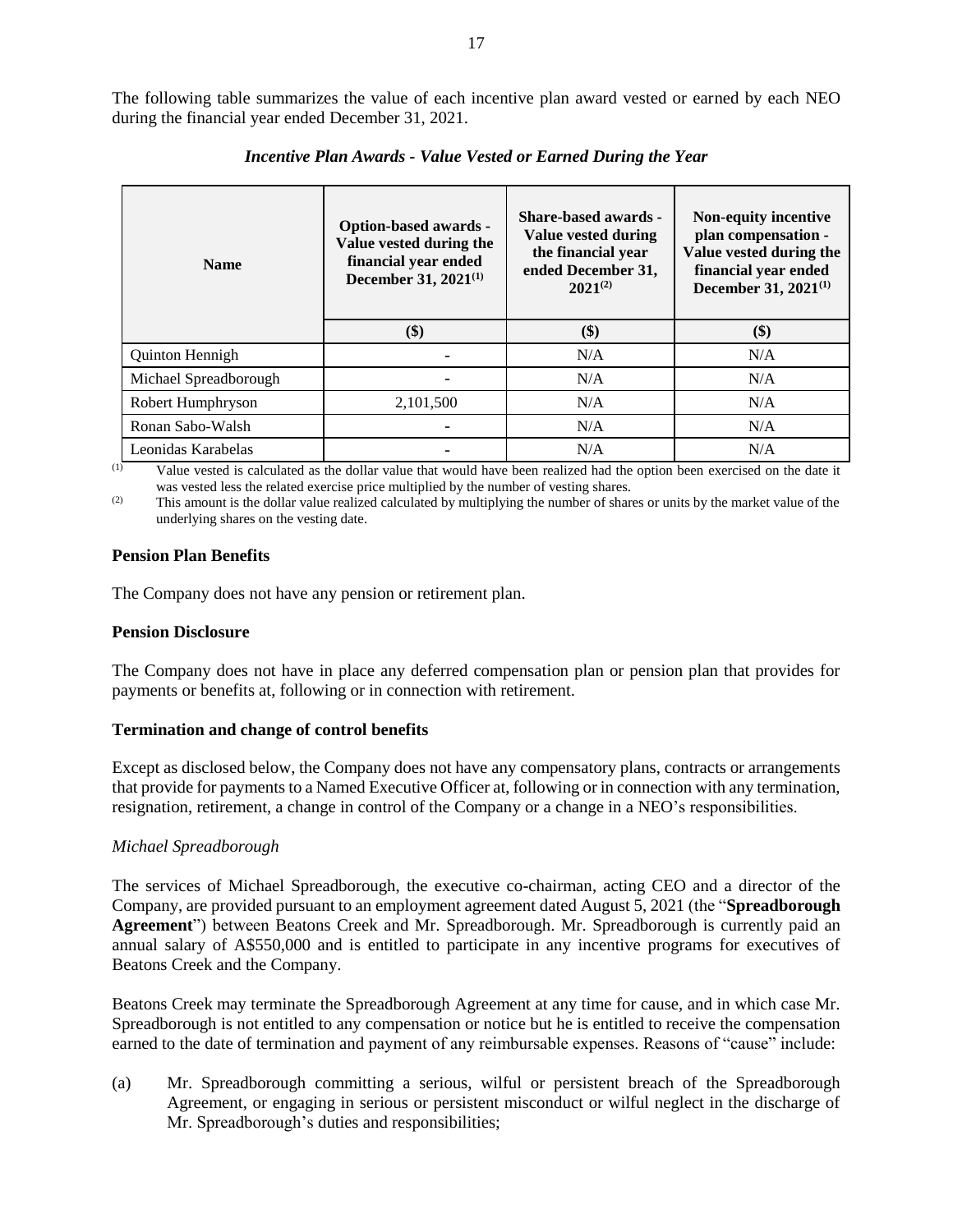- (b) Mr. Spreadborough knowingly fails to comply with an obligation owed to, or imposed on, the Company under the Spreadborough Agreement, any law or industrial instrument;
- (c) Mr. Spreadborough acts in a manner which is likely to injure the Company's reputation or interests;
- (d) Mr. Spreadborough is charged with any criminal offence, other than an offence which in the opinion of the Company does not affect Mr. Spreadborough's ability to represent the Company;
- (e) Mr. Spreadborough engages in conduct that causes a serious risk to health or safety; or
- (f) Mr. Spreadborough commits any other act or omission justifying summary dismissal at common law.

Mr. Spreadborough may terminate his employment by providing the period of notice required under the Spreadborough Agreement which will not be less than four weeks. If Mr. Spreadborough terminates his employment, he may be required to perform his duties for a part, or the duration, of the notice period with Beatons Creek making a payment in lieu to Mr. Spreadborough in respect of the balance, if applicable.

If within 12 months following a Change of Control (defined below), the Spreadborough Agreement is terminated by Beatons Creek other than for cause, or if the Spreadborough Agreement is terminated by Mr. Spreadborough for any reason within six months after a Change of Control, Mr. Spreadborough will receive a lump sum payment of A\$275,000.

In the Spreadborough Agreement and the Sabo-Walsh Agreement (defined below), "**Change of Control**" means:

- (a) the acquisition, directly or indirectly, by any person or group of persons acting jointly or in concert, as such terms are defined in the *Securities Act* (British Columbia), of common shares of the Company which, when added to all other common shares of the Company at the time held directly or indirectly by such person or persons acting jointly or in concert, constitutes for the first time in the aggregate 20% or more of the outstanding common shares of the Company and such shareholding exceeds the collective shareholding of the current directors of the Company, excluding any directors acting in concert with the acquiring party;
- (b) the removal, by extraordinary resolution of the shareholders of the Company, of more than 51% of the then incumbent directors of the Company or the election at a meeting of shareholders of a majority of directors to the Board of the Company who were not management nominees for election as directors at such meeting;
- (c) the consummation of a sale of all or substantially all of the assets of the Company; or
- (d) the consummation of a reorganization, plan of arrangement, merger or other transaction which has substantially the same effect as  $(a)$   $(b)$  or  $(c)$  above.

## *Ronan Sabo-Walsh*

The services of Ronan Sabo-Walsh, the CFO and corporate secretary of the Company, are provided pursuant to an employment agreement dated November 16, 2017 (the "**Sabo-Walsh Agreement**") between the Company and Mr. Sabo-Walsh. Effective November 1, 2020, Mr. Sabo-Walsh is currently paid an annual salary of A\$360,000, and is entitled to participate in any incentive programs for executives of the Company.

The Sabo-Walsh Agreement may be terminated by Mr. Sabo-Walsh without Good Cause (as defined below) by giving the Company at least three months advance written notice, in which case Mr. Sabo-Walsh is not entitled to any termination payment but shall be entitled to receive compensation earned to the date of termination and payment of any reimbursable expenses.

Mr. Sabo-Walsh may also terminate the Sabo-Walsh Agreement with Good Cause (as defined below) by giving two weeks advance written notice. The Company may terminate the Sabo-Walsh Agreement without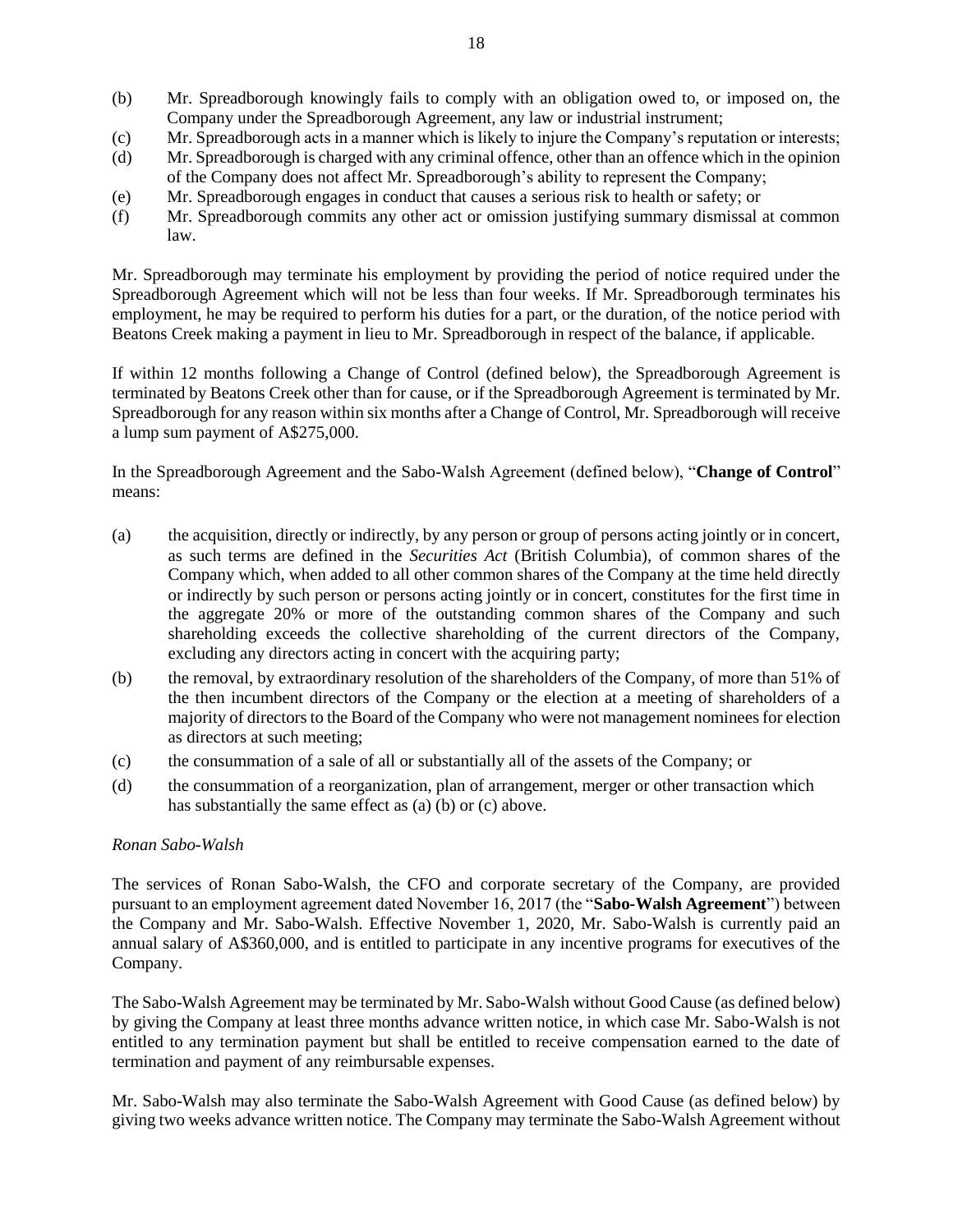cause at any time by notice in writing. In either event, the Company is obligated to pay Mr. Sabo-Walsh \$285,000.

"Good Cause" under the Sabo-Walsh Agreement means the occurrence of one of the following events without Mr. Sabo-Walsh's express written consent:

- (a) the assignment by the Company to Mr. Sabo-Walsh, without his consent, of any substantial new or different duties inconsistent with his positions, duties, responsibilities and status with the Company immediately prior to such change in assigned duties;
- (b) a material reduction in Mr. Sabo-Walsh's responsibilities, without his consent, except as a result of his death or disability;
- (c) a reduction by the Company in Mr. Sabo-Walsh's compensation not agreed to by Mr. Sabo-Walsh; or
- (d) a material change in the terms of Mr. Sabo-Walsh's participation in benefits under any incentive plan, the effect of which would be to materially reduce the total value, in the aggregate, of the benefit to Mr. Sabo-Walsh under the incentive plan.

The Company may terminate the Sabo-Walsh Agreement at any time for cause, and in which case Mr. Sabo-Walsh is not entitled to any compensation or notice but he is entitled to receive the compensation earned to the date of termination and payment of any reimbursable expenses. In the Sabo-Walsh Agreement, "cause" includes:

- (a) an act of fraud or material dishonesty or unlawful conduct by or involving Mr. Sabo-Walsh;
- (b) a violation of the code of conduct or other policies of the Company;
- (c) willful neglect of Mr. Sabo-Walsh's duties; and
- (d) conduct of Mr. Sabo-Walsh that is determined by the Board to be detrimental to the Company, which conduct persists after Mr. Sabo-Walsh being informed of such determination and afforded a reasonable opportunity to satisfactorily perform his duties.

If, within 12 months following a Change of Control, the Sabo-Walsh Agreement is terminated by the Company other than for cause, or the Sabo-Walsh Agreement is terminated by Mr. Sabo-Walsh with or without Good Cause at any time within six months after a Change of Control, in either case, Mr. Sabo-Walsh will receive a termination payment of \$285,000.

## **Compensation of Directors**

Compensation for the NEOs has been disclosed in the "Summary Compensation Table" above. The Company pays its non-executive directors a fee for acting as such. The non-executive directors of the Company are also eligible to receive stock option grants.

The Company has a stock option plan for the granting of incentive stock options to certain persons including directors. The purpose of granting such options is to assist the Company in compensating, attracting, retaining and motivating the directors of the Company and to closely align the personal interests of such persons to that of the shareholders. See "Incentive Plan Awards" above.

The following table discloses the particulars of the compensation provided to the directors of the Company (excluding the NEOs) during the financial year ended December 31, 2021.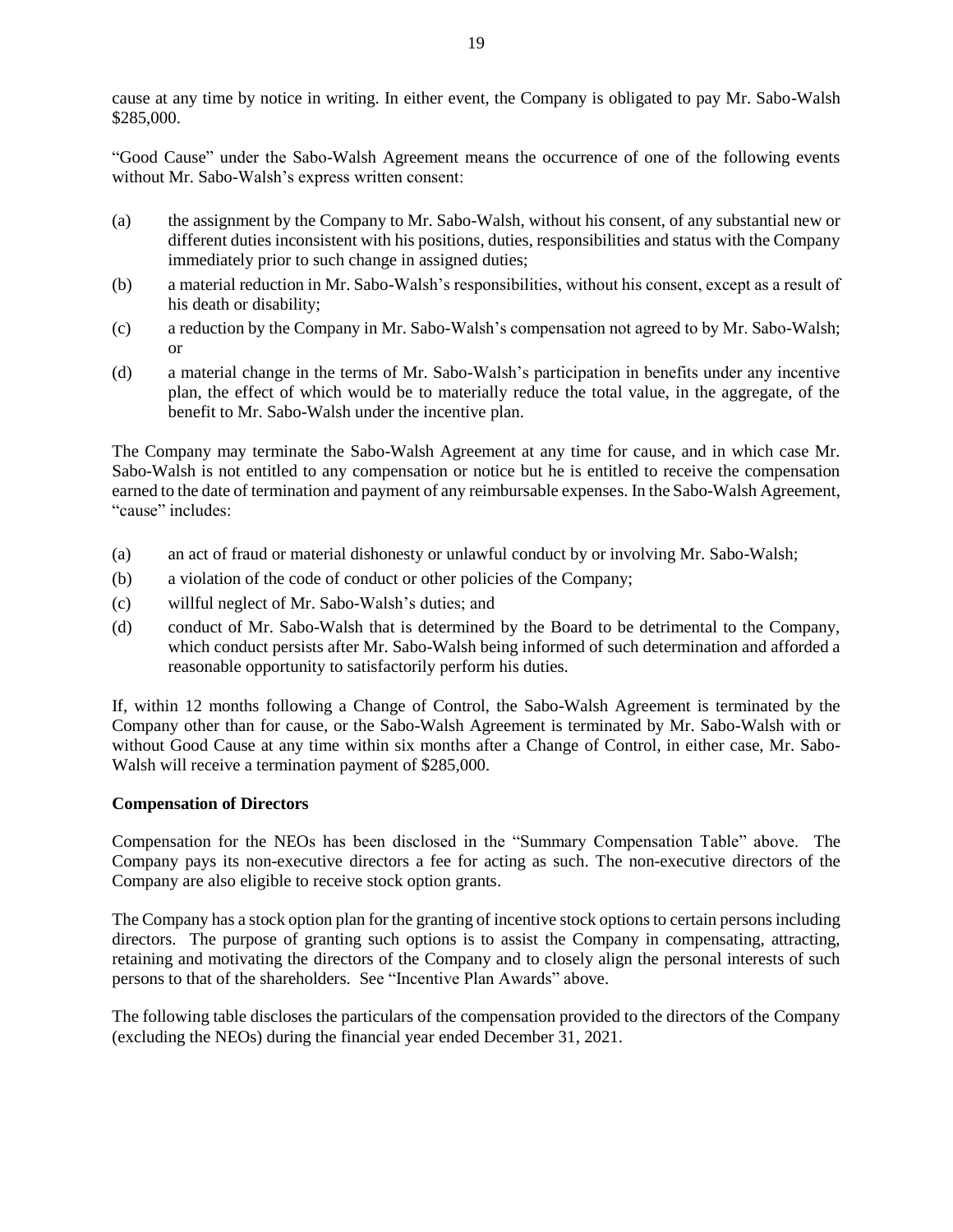|  | <b>Director Compensation Table</b> |  |
|--|------------------------------------|--|
|--|------------------------------------|--|

| <b>Director Name</b>              | <b>Fees</b><br><b>Earned</b> | <b>Share-</b><br><b>Based</b><br><b>Awards</b> | <b>Option-</b><br><b>Based</b><br>Awards <sup>(1)</sup> | Non-<br><b>Equity</b><br><b>Incentive</b><br>Plan<br>Compensa-<br>tion | <b>Pension</b><br><b>Value</b> | <b>All Other</b><br>Compensa-<br>tion | <b>Total</b> |
|-----------------------------------|------------------------------|------------------------------------------------|---------------------------------------------------------|------------------------------------------------------------------------|--------------------------------|---------------------------------------|--------------|
|                                   | \$)                          | \$)                                            | \$)                                                     | \$)                                                                    | \$)                            | \$)                                   | $($)$        |
| <b>Michael Barrett</b>            | $94,200^{(2)}$               | N/A                                            | N/A                                                     | N/A                                                                    | N/A                            | N/A                                   | 94,200       |
| Ross Hamilton                     | $72,981^{(3)}$               | N/A                                            | N/A                                                     | N/A                                                                    | N/A                            | N/A                                   | 72,981       |
| Amy Jo Stefonick                  | $30,933^{(4)}$               | N/A                                            | N/A                                                     | N/A                                                                    | N/A                            | N/A                                   | 30,933       |
| Akiko Levinson                    | $66,859^{(5)}$               | N/A                                            | N/A                                                     | N/A                                                                    | N/A                            | N/A                                   | 66,859       |
| Yoshikazu Ishikawa <sup>(6)</sup> | Nil                          | N/A                                            | N/A                                                     | N/A                                                                    | N/A                            | N/A                                   | Nil          |

*(1)* The value of the option-based awards reflects the fair value of options granted on the date of grant. The fair value was computed using the Black Scholes option pricing model because it is the most commonly used option pricing model and is considered to produce a reasonable estimate of fair value.

(2) Mr. Barrett received an annual director fee of A\$80,000, as well as an additional A\$20,000 for being the chair of the Company's audit, risk and corporate governance committee (the "**Audit & Governance Committee**") and an additional A\$20,000 for being the Company's lead independent director. The Company used a AUD/CAD exchange rate of 0.9420 to translate this into its reporting currency of Canadian dollars.

 $^{(3)}$  Mr. Hamilton received an annual director fee of A\$70,000, as well as an additional A\$10,000 effective June 29, 2021 when he was named as the chair of the Company's sustainability committee (the "**Sustainability Committee**"). The Company used a AUD/CAD exchange rate of 0.9420 to translate this into its reporting currency of Canadian dollars.

Ms. Stefonick was elected to the Company's board of directors at the Company's 2021 annual general meeting held on June 22, 2021. Ms. Stefonick received an annual director fee of US\$52,500 effective June 22, 2021, as well as an additional annual fee of US\$7,500 effective August 17, 2021 when Ms. Stefonick was named as the chair of the Company's Compensation Committee. The Company used a USD/CAD exchange rate of 1.2535 to translate this into its reporting currency of Canadian dollars.

(5) Ms. Levinson received an annual director fee of \$60,000. Ms. Levinson did not stand for re-election at the Company's 2021 annual general meeting.

(6) Mr. Ishikawa did not stand for re-election at the Company's 2021 annual general meeting.

The following table discloses the particulars of the option-based awards granted to the directors (who are not NEOs) under the Company's stock option plan which were outstanding as at December 31, 2021.

|                  |                                                                                                                                        | <b>Option-Based Awards</b>                |                                     |                                                                                                                                    |  |  |  |
|------------------|----------------------------------------------------------------------------------------------------------------------------------------|-------------------------------------------|-------------------------------------|------------------------------------------------------------------------------------------------------------------------------------|--|--|--|
| <b>Name</b>      | <b>Number of Securities</b><br><b>Underlying Unexercised</b><br><b>Options</b><br>Exercisable/Unexercisable<br>as at December 31, 2021 | Option<br><b>Exercise</b><br>Price $(\$)$ | Option<br><b>Expiration</b><br>Date | Value of Unexercised In-<br>the-Money <sup>(1)</sup> Options $(\$)$<br><b>Exercisable/Unexercisable</b><br>as at December 31, 2021 |  |  |  |
| Michael Barrett  | 500,000                                                                                                                                | 7.70                                      | Oct. 20, 2022                       |                                                                                                                                    |  |  |  |
|                  | 500,000                                                                                                                                | 3.57                                      | Jan. 26, 2025                       |                                                                                                                                    |  |  |  |
| Ross Hamilton    |                                                                                                                                        |                                           |                                     |                                                                                                                                    |  |  |  |
| Amy Jo Stefonick |                                                                                                                                        |                                           |                                     |                                                                                                                                    |  |  |  |

# *Outstanding Option-Based Awards*

(1) "In-the-Money" means the excess of the market value of the Company's shares on December 31, 2021 over the exercise price of the options. The last closing price of the Company's common shares on the TSX during the financial year ended December 31, 2021 was \$1.43.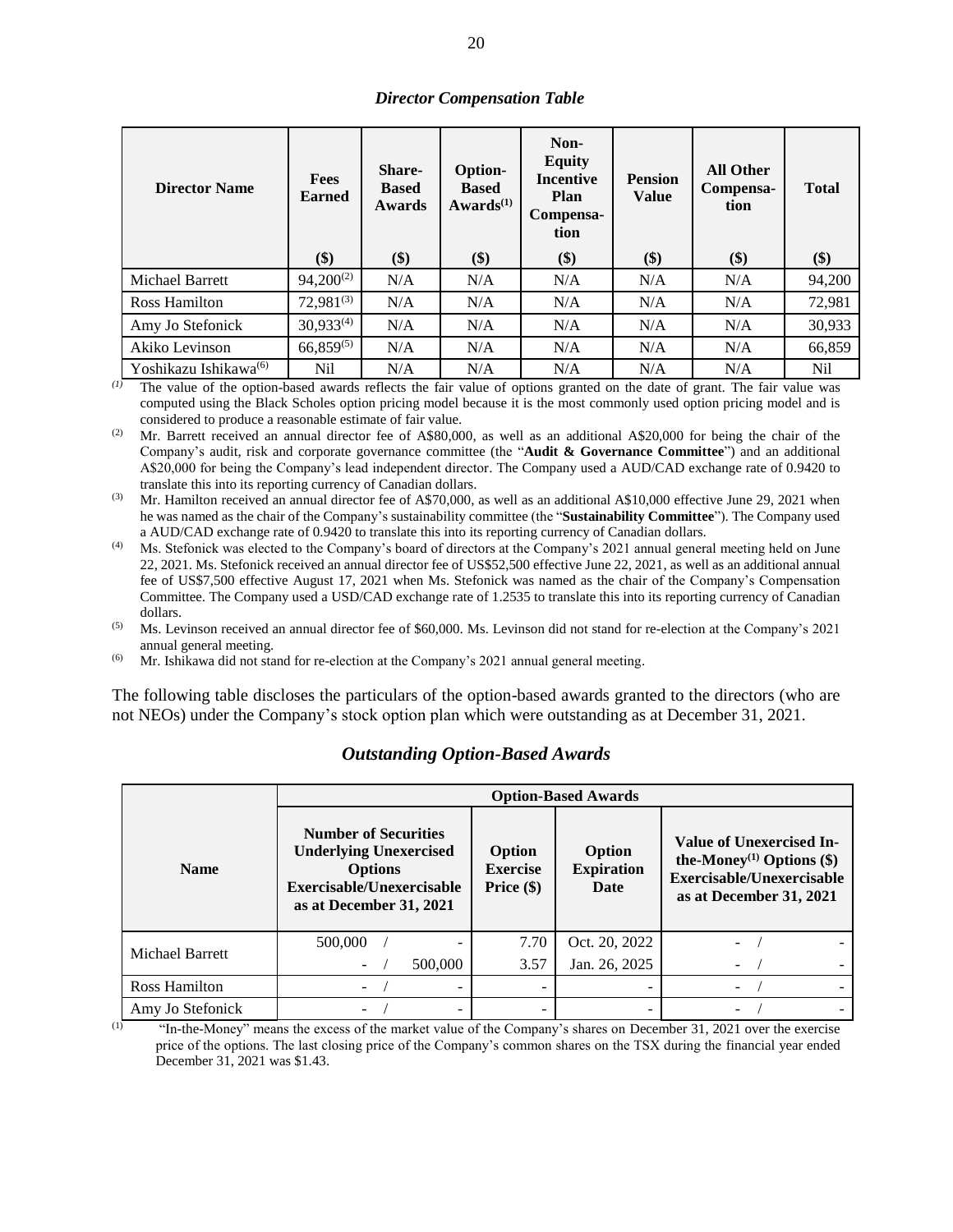The following table summarizes the value of each incentive plan award vested or earned by each director (who is not a NEO) under the Company's stock option plan as at December 31, 2021.

| <b>Name</b>      | <b>Option-based</b><br>awards - Value<br>vested during the<br>financial year ended<br>December 31, 2021 <sup>(1)</sup> |            | Non-equity incentive plan<br>compensation - Value<br>vested during the financial<br>year ended December 31,<br>2021<br>\$) |
|------------------|------------------------------------------------------------------------------------------------------------------------|------------|----------------------------------------------------------------------------------------------------------------------------|
| Michael Barrett  | \$)<br><b>Nil</b>                                                                                                      | \$)<br>N/A | N/A                                                                                                                        |
| Amy Jo Stefonick | N/A                                                                                                                    | N/A        | N/A                                                                                                                        |
| Ross Hamilton    | N/A                                                                                                                    | N/A        | N/A                                                                                                                        |

## *Incentive Plan Awards - Value Vested or Earned During the Year*

(1) Value vested is calculated as the dollar value that would have been realized had the option been exercised on the date it was vested less the related exercise price multiplied by the number of vesting shares.

(2) This amount is the dollar value realized calculated by multiplying the number of shares or units by the market value of the underlying shares on the vesting date.

#### **SECURITIES AUTHORIZED FOR ISSUANCE UNDER EQUITY COMPENSATION PLANS**

During the financial year ended December 31, 2021, the Company's stock option plan was the only equity compensation plan under which securities were authorized for issuance. The following table sets forth information with respect to the Company's stock option plan as at December 31, 2021.

| <b>Plan category</b>                                         | Number of securities to be<br>issued upon exercise of<br>outstanding options<br>(a) | Weighted-average<br>exercise price of<br>outstanding options<br>(b) | <b>Number of securities</b><br>remaining available for<br>future issuance under<br>equity compensation plans<br>(excluding securities<br>reflected in column $(a)$ )<br>(c) |
|--------------------------------------------------------------|-------------------------------------------------------------------------------------|---------------------------------------------------------------------|-----------------------------------------------------------------------------------------------------------------------------------------------------------------------------|
| Equity compensation plans<br>approved by securityholders     | 14,600,000                                                                          | \$3.18                                                              | $9.993.950^{(1)}$                                                                                                                                                           |
| Equity compensation plans not<br>approved by securityholders | Nil                                                                                 | N/A                                                                 | Nil                                                                                                                                                                         |
| Total                                                        | 14,600,000                                                                          | \$3.18                                                              | $9,993,950$ <sup>(1)</sup>                                                                                                                                                  |

(1) This figure is based on the total number of shares authorized for issuance under the Company's stock option plan, less the number of stock options issued under such plan which were outstanding as at the Company's financial year ended December 31, 2021. As at December 31, 2021, the Company was authorized to issue options for the purchase of a total of 24,593,950 common shares of the Company.

## **CORPORATE GOVERNANCE DISCLOSURE**

Corporate governance relates to the activities of the Board, the members of which are elected by and are accountable to the shareholders, and takes into account the role of the individual members of management who are appointed by the Board and who are charged with the day-to-day management of the Company. National Policy 58-201 *Corporate Governance Guidelines* ("**NP 58-201**") establishes corporate governance guidelines which apply to all public companies. These guidelines are not intended to be prescriptive but to be used by issuers in developing their own corporate governance practices. The Board is committed to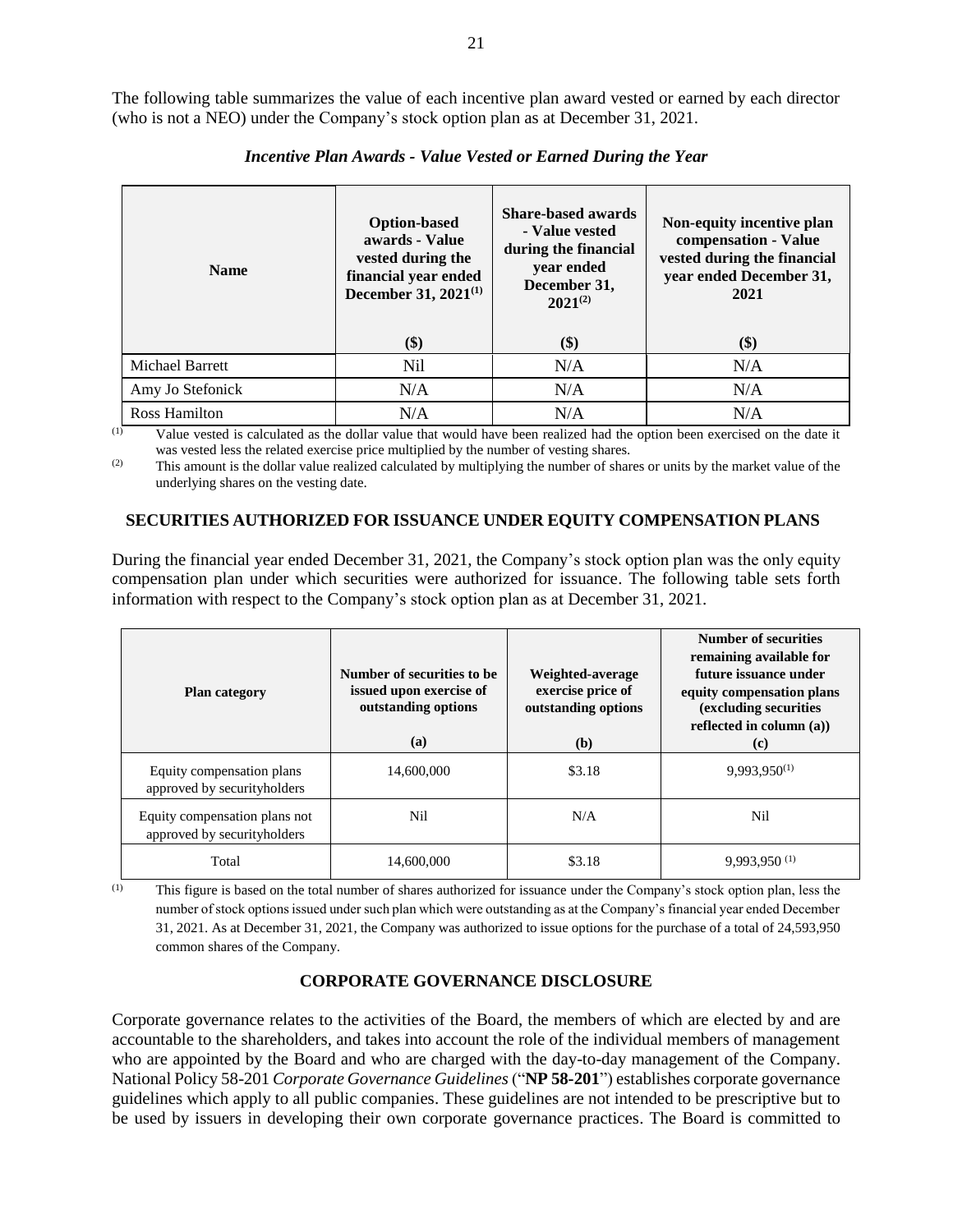sound corporate governance practices and feels that the Company's corporate governance practices are appropriate and effective for the Company given its current size.

The Company's corporate governance practices are summarized below.

### **Board of Directors**

The Board is currently composed of Michael Barrett, Quinton Hennigh, Ross Hamilton, Amy Jo Stefonick, and Michael Spreadborough. All of the proposed nominees for election as directors are currently directors of the Company.

NP 58-201 suggests that the board of directors of a public company should be constituted with a majority of individuals who qualify as "independent" directors. An "independent" director is a director who is independent of management and is free from any interest and any business or other relationship which could, or could reasonably be perceived to, materially interfere with the director's ability to act with a view to the best interests of the company, other than interests and relationships arising from shareholding. In addition, where a company has a significant shareholder, NP 58-201 suggests that a board of directors should include a number of directors who do not have interests in either the company or a significant shareholder. Of the proposed director nominees, Michael Barrett, Ross Hamilton, and Amy Jo Stefonick are considered by the Board to be "independent" for the purposes of NP 58-201; Quinton Hennigh and Michael Spreadborough are not considered to be "independent".

The Company appoints a lead independent director in circumstances where the chair of the Board is considered non-independent under applicable securities laws. As Michael Spreadborough, the executive co-chairman of the Board and acting CEO, is not an independent director, Michael Barrett has been appointed as lead independent director. The lead independent director is a non‐executive position which focuses on ensuring open and candid discussion takes place among the independent directors, and between independent and non‐independent directors. To enhance the effectiveness of the Board, the lead independent director, among other things, ensures that the independent directors have an opportunity to meet, without management and the non-independent directors being present.

The Board meets formally on a monthly basis, with additional meetings scheduled on an as-needed basis. In addition, management informally provides updates to the Board between formal meetings. There were 22 Board meetings held during the financial year ended December 31, 2021. All of the individuals who were directors as of the date of the Board meetings attended the meetings in person or via electronic communications.

The Board facilitates the exercise of independent supervision over management through these various meetings. At present, the Board has three formal committees, including the Audit & Governance Committee. The composition of the Board is such that the independent directors have significant experience in business affairs and, as a result, these directors are able to provide significant and valuable independent supervision over management.

In the event of a conflict of interest at a meeting of the Board, the conflicted director will, in accordance with corporate law and in accordance with their fiduciary obligations as a director of the Company, disclose the nature and extent of their interest to the Board and abstain from voting on or against the approval of such participation.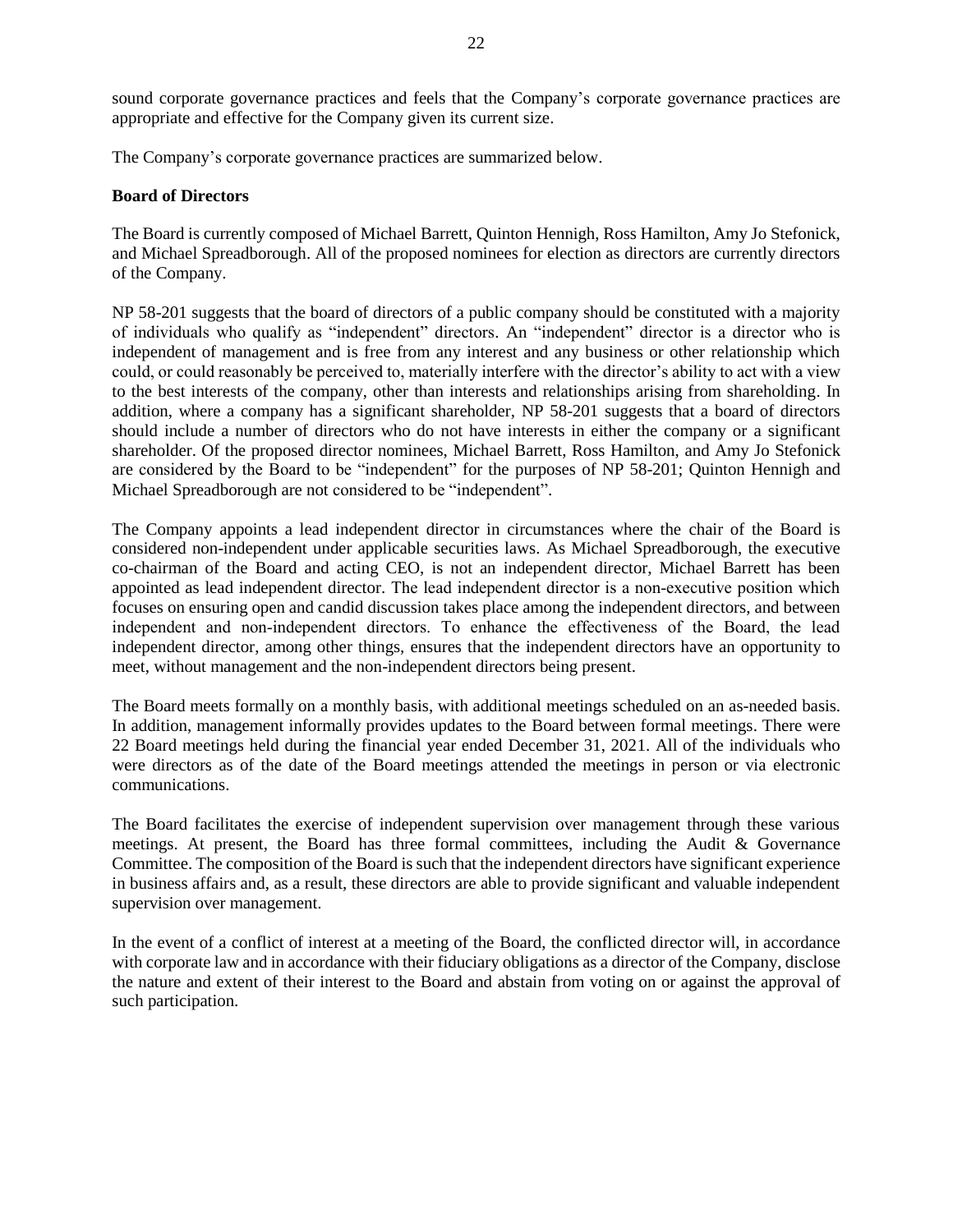## **Directorships**

The current directors of the Company named in the table below are directors of other issuers that are reporting issuers in Canada or the equivalent in a foreign jurisdiction as shown.

| <b>Name of Director</b> | <b>Name of Other Reporting Issuer</b>                               |
|-------------------------|---------------------------------------------------------------------|
| Michael Barrett         | Pearl Global Limited                                                |
|                         | Globe Metals & Mining Limited                                       |
|                         | New Found Gold Corp.<br>Eskay Mining Corp.<br>Irving Resources Inc. |
| Quinton Hennigh         |                                                                     |
|                         |                                                                     |

## **Board Mandate**

The Board does not have a written mandate. The Board has a responsibility for stewardship of the Company, including overseeing the operation of the business, supervising management and setting milestones for the Company.

### **Position Descriptions**

The Board is developing written position descriptions for each director. The Board has adopted a charter for each of its Audit & Governance Committee, Compensation Committee and Sustainability Committee (the "**Charters**"). The Charters set out the responsibilities of each committee and their respective chair. The Board has not developed written position descriptions for the NEOs.

### **Orientation and Continuing Education**

At present, the Company provides an informal introduction to the Company's business for new directors. Prior to joining the Board, potential directors are encouraged to meet with management and inform themselves regarding management and the Company's affairs. The Company currently has no specific policy regarding continuing education for directors, and requests for education are encouraged, and dealt with on an ad hoc basis.

## **Ethical Business Conduct**

While the Board does not currently have a written code of ethics, it has established a Company mission, vision, and set of team behaviours. The Company also views good corporate governance as an integral component to the success of the Company. The Company's Audit & Governance Committee has established a "whistleblower" policy to encourage employees to raise concerns about business conduct. The policy is available on the Company's website [\(www.novoresources.com\)](http://www.novoresources.com/).

The Board requires conflicts of interest to be disclosed to the Company's Audit & Governance Committee. In the event that conflicts of interest arise, a director who has such a conflict is required to disclose the conflict to the chairman of the Board and the chairman of the Audit & Governance Committee. If the conflict cannot be avoided or resolved, the director must disclose the conflict to all the directors of the Company and abstain from voting in connection with the subject of the conflict. In addition, in considering transactions and agreements in respect of which a director has a material interest, the Board will require that the interested person absent themselves from portions of Board or committee meetings to allow independent discussion of points in issue and the exercise of independent judgment.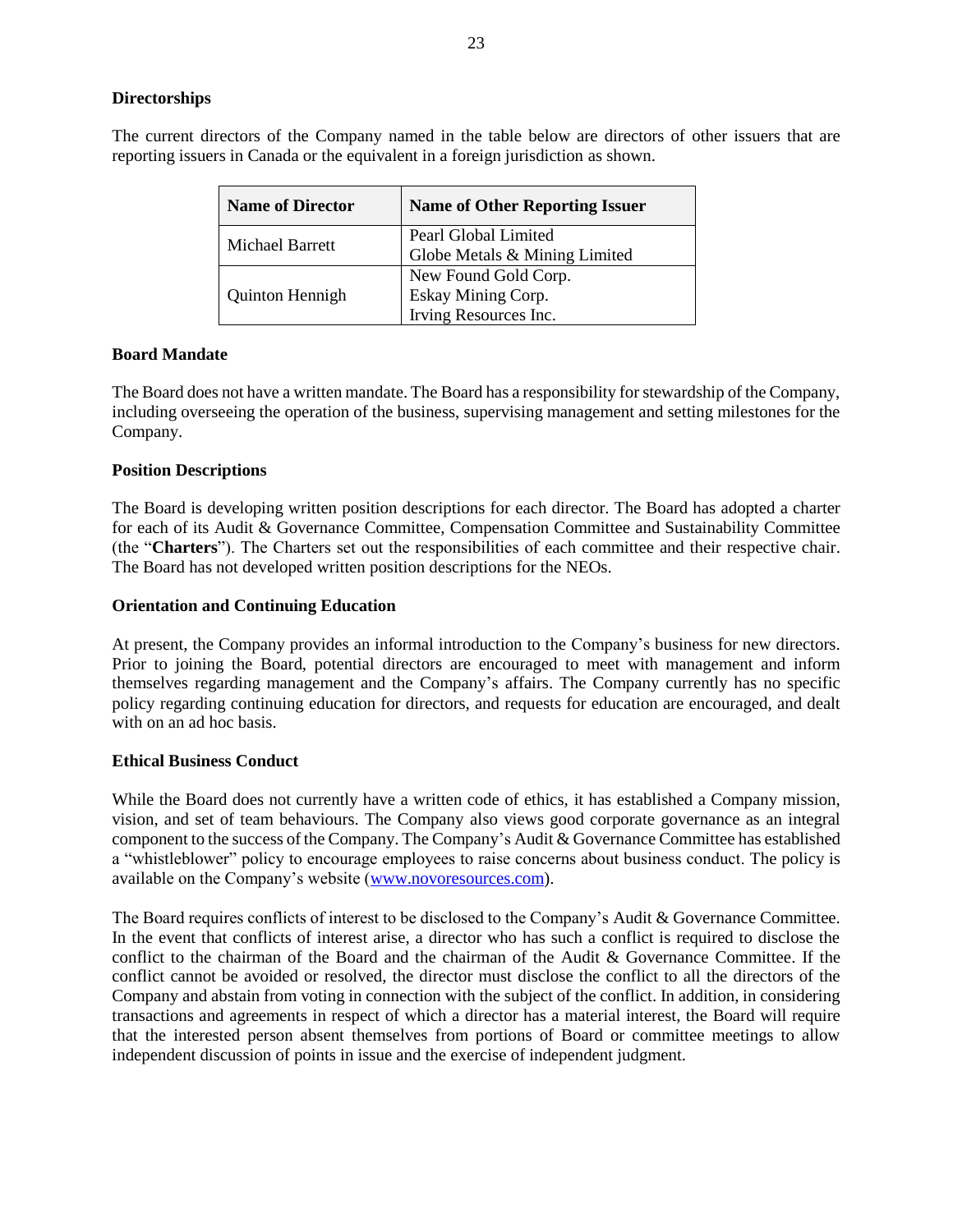### **Nomination of Directors**

Once a decision has been made to add or replace a director, the task of identifying new candidates falls on the Compensation Committee. The Compensation Committee continues to develop a skills matrix to determine appropriate composition of the Board based on each director's education and experience. The nominees are generally the result of recruitment efforts by the Board members, including both formal and informal discussions among Board members. If a candidate appears promising, the Board and management will conduct due diligence on the candidate and interview the candidate and if the results are satisfactory, the candidate is invited to join the Board. Nominations require the approval of the Board, and nonindependent directors may be asked to excuse themselves from the portion of the meeting of the Board at which nominations are being determined.

### **Compensation**

The quantity and quality of Board compensation and the compensation of the Company's executive officers is currently reviewed on an annual basis by the Company's Compensation Committee. Please see "Statement of Executive Compensation – Compensation Discussion and Analysis" for more details.

### **Other Board Committees**

The Board has three committees - the Compensation Committee, the Sustainability Committee, and the Audit & Governance Committee. Please see below under the heading "Audit Committee Disclosure" for a discussion of matters relating to the Audit & Governance Committee.

The Compensation Committee assists the Board in fulfilling its oversight responsibility relating to compensation of the Company's executive officers and directors. This committee is also responsible for assessing the composition and effectiveness of the Board. The members of the Compensation Committee are Michael Barrett, Ross Hamilton and Amy Jo Stefonick (chair).

The Sustainability Committee assists the Board in furtherance of its commitment to corporate social responsibility, environmentally sound and responsible resource development and a healthy and safe work environment. The members of the Sustainability Committee are Michael Barrett, Ross Hamilton (chair) and Amy Jo Stefonick.

#### **Assessments**

The Compensation Committee is responsible for assessing the effectiveness of the Board. At present, the Compensation Committee does not have a formal process for assessing the effectiveness of the Board, the Board committees and whether individual directors are performing effectively. These matters are dealt with on a case by case basis. The Board is still small enough that informal feedback from individual directors is able to occur. The Board is of the view that the Company's shareholders are the most important assessors of Board performance and that they provide the most effective, objective assessment of the Board's performance.

#### **Director Term Limits and Other Mechanisms of Board Renewal**

The Company has not adopted term limits for individual directors. The Board believes that individuals can continue to remain effective directors beyond a maximum period of service. Despite not having term limits, the Board has still experienced sufficient turnover that has brought onto the Board directors with new perspectives and approaches. This has complemented the depth of knowledge and insight about the Company and business operations that the Company's long-standing directors have developed over time.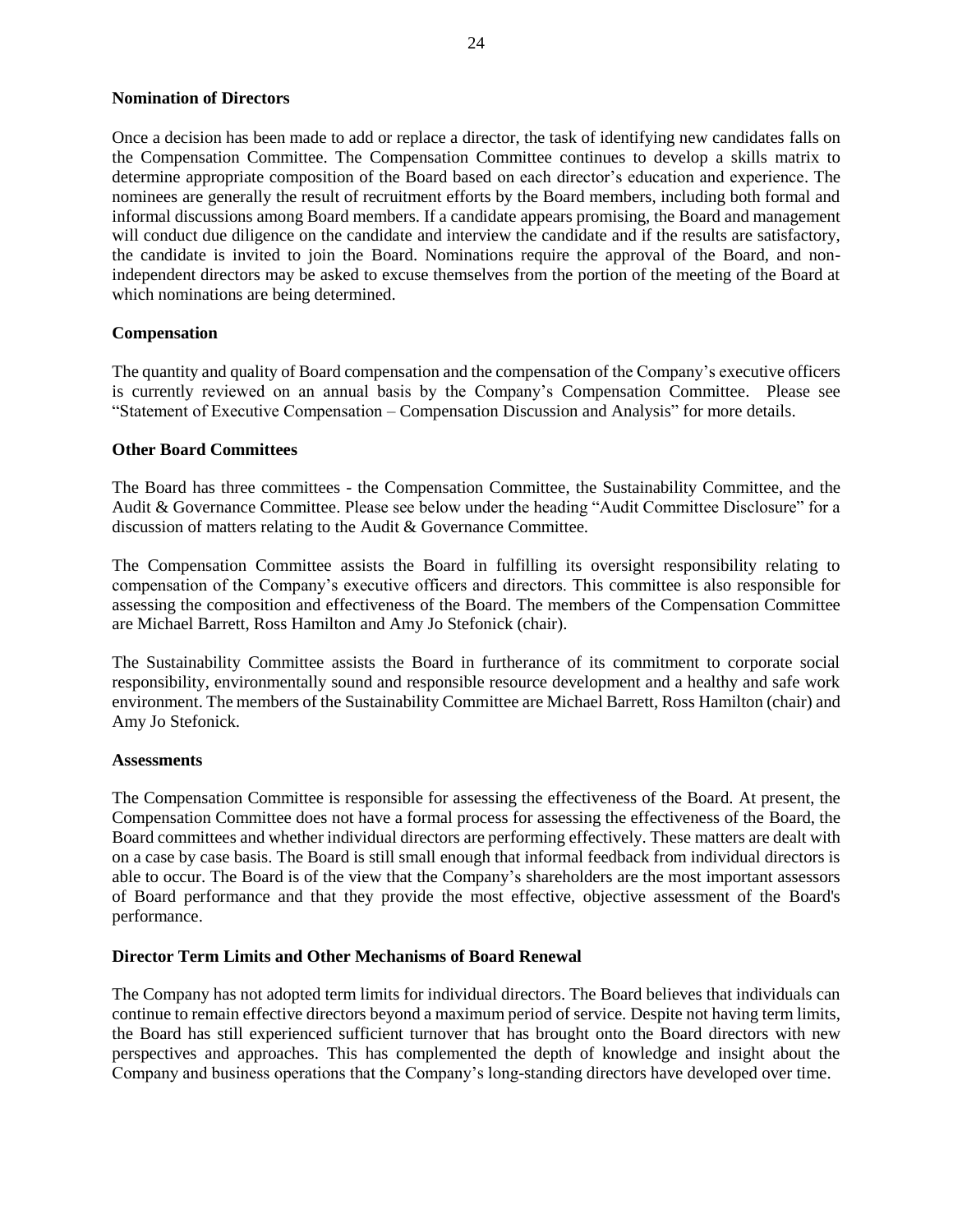## **Policies Regarding Representation of Women on the Board**

The Board has not adopted a written policy relating to the identification and nomination of women directors. Instead, the Board evaluates potential nominees to the Board by reviewing qualifications of prospective members irrespective of gender and determines their relevance taking into consideration the then current Board composition and the diversity of backgrounds, experiences, and anticipated skills required to round out the capabilities of the Board. The Board also intends to utilize a skills matrix to determine appropriate composition of the Board based on each director's education and experience.

## **Consideration of the Representation of Women in the Director Identification and Selection Process**

The Board does not consider the level of representation of women on the Board in identifying and nominating candidates for election or re-election to the Board. However, the Board evaluates potential nominees to the Board by reviewing qualifications of prospective members and determines their relevance taking into consideration the then current Board composition and the diversity of backgrounds, experiences, and anticipated skills required to round out the capabilities of the Board.

### **Consideration Given to the Representation of Women in Executive Officer Appointments**

The Board does not consider the level of representation of women in executive officer positions when making executive officer appointments. However, the Company is committed to the fundamental principles of equal employment opportunities which is prescribed in its employment policies which further provide for the Company's commitment to treating people, fairly, with respect and dignity, and to offering equal employment opportunities based upon an individual's qualifications and performance – free from discrimination or harassment because of race, colour, ancestry, place of origin, religion, gender, sexual orientation, age, marital status, family status, physical or mental disability. Furthermore, the Company's employment policies and procedures provide that candidates are selected based on primary consideration such as experience, skill and ability.

## **Company's Targets Regarding the Representation of Women on the Board and in Executive Officer Positions**

The Company has not adopted a target regarding women on its Board. In evaluating potential nominees to the Board, the Board focuses on the current Board composition and the anticipated skills required to round out the capabilities of the Board, including the knowledge and diversity of its membership.

The Company has not adopted a target regarding women in executive officer positions as it is an equal employment opportunity employer whereby candidates are selected based on primary considerations such as experience, skill and ability.

#### **Number of Women on the Board and in Executive Positions**

As at the date hereof, one member of the Board is female (representing 20% of the Board).

## **AUDIT COMMITTEE DISCLOSURE**

Pursuant to the *Business Corporations Act* (British Columbia), the Company is required to have an audit committee comprised of at least three directors, the majority of whom must not be officers or employees of the Company or an affiliate of the Company. As required by NI 52-110, all of the members of the Audit & Governance Committee are independent (as defined in NI 52-110).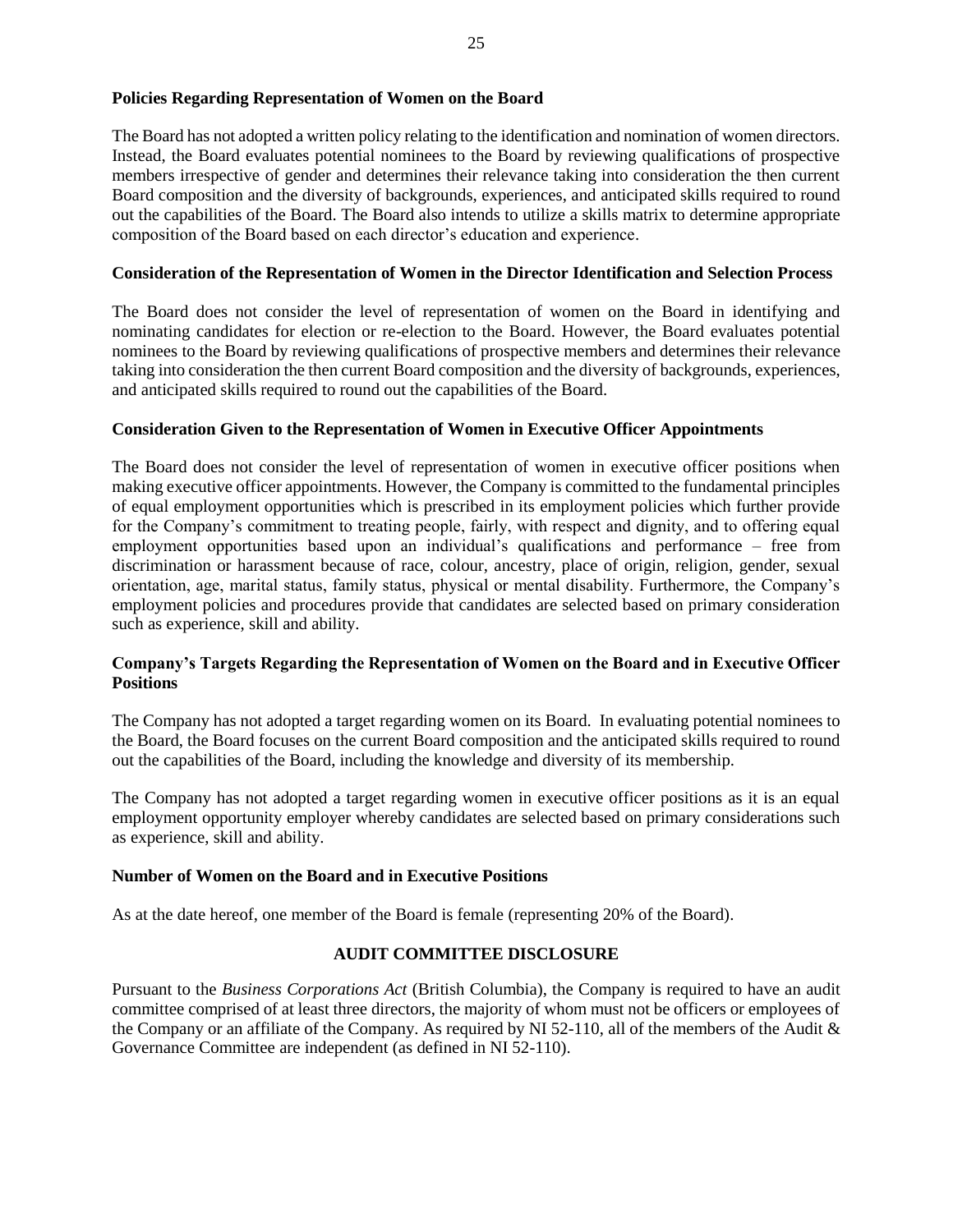### **Audit & Governance Committee Charter**

The Company must, pursuant to NI 52-110, have a written charter which sets out the duties and responsibilities of its Audit & Governance Committee. The full text of the Audit & Governance Committee charter is included in the Company's annual information form for the fiscal year ended December 31, 2021 dated March 31, 2022 which is available under the Company's profile on the SEDAR website at [www.sedar.com.](http://www.sedar.com/)

#### **Composition of the Audit & Governance Committee**

The following were the members of the Audit & Governance Committee as at May 2, 2022:

| Michael Barrett  | Independent $(1)$ | Financially literate <sup>(1)</sup> |
|------------------|-------------------|-------------------------------------|
| Ross Hamilton    | Independent $(1)$ | Financially literate <sup>(1)</sup> |
| Amy Jo Stefonick | Independent $(1)$ | Financially literate <sup>(1)</sup> |

 $\mu$ <sup>(1)</sup> Within the meaning of NI 52-110.

#### **Relevant Education and Experience**

In addition to each member's general business experience, the education and experience of each Audit & Governance Committee member relevant to the performance of their responsibilities as an Audit & Governance Committee member are as follows:

*Michael Barrett* is a Chartered Accountant and Graduate of the Australian Institute of Company Directors with over 28 years' international experience in finance, strategy, corporate development, capital markets, investor relations, risk management and corporate governance across the energy and resources industry.

*Ross Hamilton* has over 20 years of international experience in sustainability, environmental stewardship, climate change, community engagement, indigenous affairs and stakeholder relations within the mining, metals and large infrastructure sectors. Mr. Hamilton has served in numerous several leadership roles which included a focus on financial management and oversight. Mr. Hamilton holds a Bachelor of Science (First Class Honours) degree from Monash University and a Master's degree in Sustainability Management from Curtin University.

*Amy Jo Stefonick* has nearly 20 years of experience as a corporate and securities attorney across multiple industries where she advises public companies and their boards of directors and board committees, including audit committees, on multi-jurisdictional corporate governance matters, U.S. securities laws and complex M&A transactions. Ms. Stefonick has extensive experience preparing and reviewing financial public disclosure documents including annual and interim financial statements and management's discussion and analysis in Canadian, American, and international formats, as well as advising board audit committees for NYSE-, Nasdaq- and ASX-listed companies. Ms. Stefonick holds a Bachelor of Arts degree from Jamestown College (now University of Jamestown) and received her law degree from the University of Denver College of Law.

## **Audit & Governance Committee Oversight**

At no time since the commencement of the Company's most recently completed financial year was a recommendation of the Audit & Governance Committee to nominate or compensate an external auditor not adopted by the Board.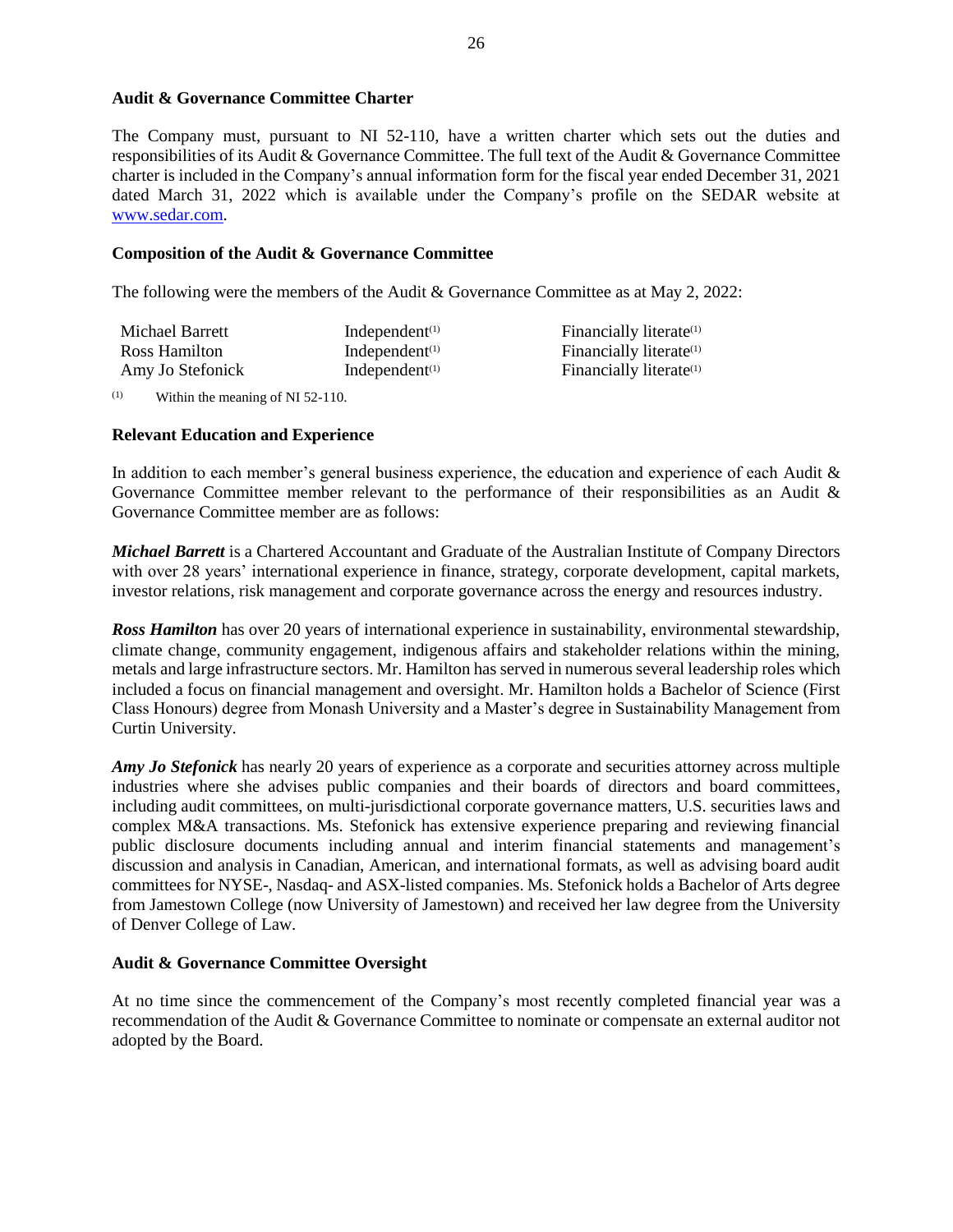## **Reliance on Certain Exemptions**

At no time since the commencement of the Company's most recently completed financial year, has the Company relied on the exemption in section 2.4 of NI 52-110 (*De Minimis Non-audit Services*), 3.2 (*Initial Public Offerings*), 3.4 (*Events Outside Control of Member*), 3.5 (*Death, Disability or Resignation of Audit Committee Member*) of NI 52-110, or an exemption from NI 52-110, in whole or in part, granted under Part 8 of NI 52-110.

### **Reliance of the Exemption in Subsection 3.3(2) or Section 3.6**

At no time since the commencement of the Company's most recently completed financial year, has the Company relied on the exemption in subsection 3.3(2) (*Controlled Companies*) or section 3.6 (*Temporary Exemption for Limited and Exception Circumstances*) of NI 52-110.

### **Reliance on Section 3.8**

At no time since the commencement of the Company's most recently completed financial year, has the Company relied on section 3.8 (*Acquisition of Financial Literacy*) of NI 52-110.

## **Pre-Approval Policies and Procedures**

The Audit & Governance Committee is required to approve the engagement of the Company's external auditor in respect of non-audit services.

## **External Auditor Service Fees (by category)**

The aggregate fees billed by the Company's external auditor in each of the last two financial years are as follows:

| <b>Financial Year</b><br>Ending | <b>Audit Fees</b> | <b>Audit Related Fees</b> <sup>1</sup> | $\rm Tax\,Fees^2$ | All Other Fees <sup>3</sup> |
|---------------------------------|-------------------|----------------------------------------|-------------------|-----------------------------|
| December 31, 2021               | \$236,455         | \$31.750                               | Nil               | \$61,604                    |
| December 31, 2020               | \$108.506         | Nil                                    | Nil               | \$219,656                   |

(1) Fees charged for assurance and related services reasonably related to the performance of an audit, and not included under "Audit Fees", including the audit of certain of the Company's subsidiaries to ensure compliance with the Australian Corporations Act 2001.

 $\frac{1}{2}$  Fees charged for tax compliance, tax advice and tax planning services.<br>  $\frac{1}{2}$  Fees for services other than disclosed in any other column

Fees for services other than disclosed in any other column.

# **PARTICULARS OF MATTERS TO BE ACTED UPON**

The following are the matters to be acted upon at the Meeting.

#### **Presentation of the Financial Statements**

The consolidated financial statements of the Company for the financial year ended December 31, 2021 and the report of the auditor thereon, which were mailed to Registered Shareholders who requested the same, will be placed before the Meeting. The Company's consolidated financial statements are available under the Company's profile on the SEDAR website, which can be accessed at [www.sedar.com.](http://www.sedar.com/)

#### **Election of Directors**

The persons named in the enclosed instrument of proxy intend to vote in favour of fixing the number of directors at five.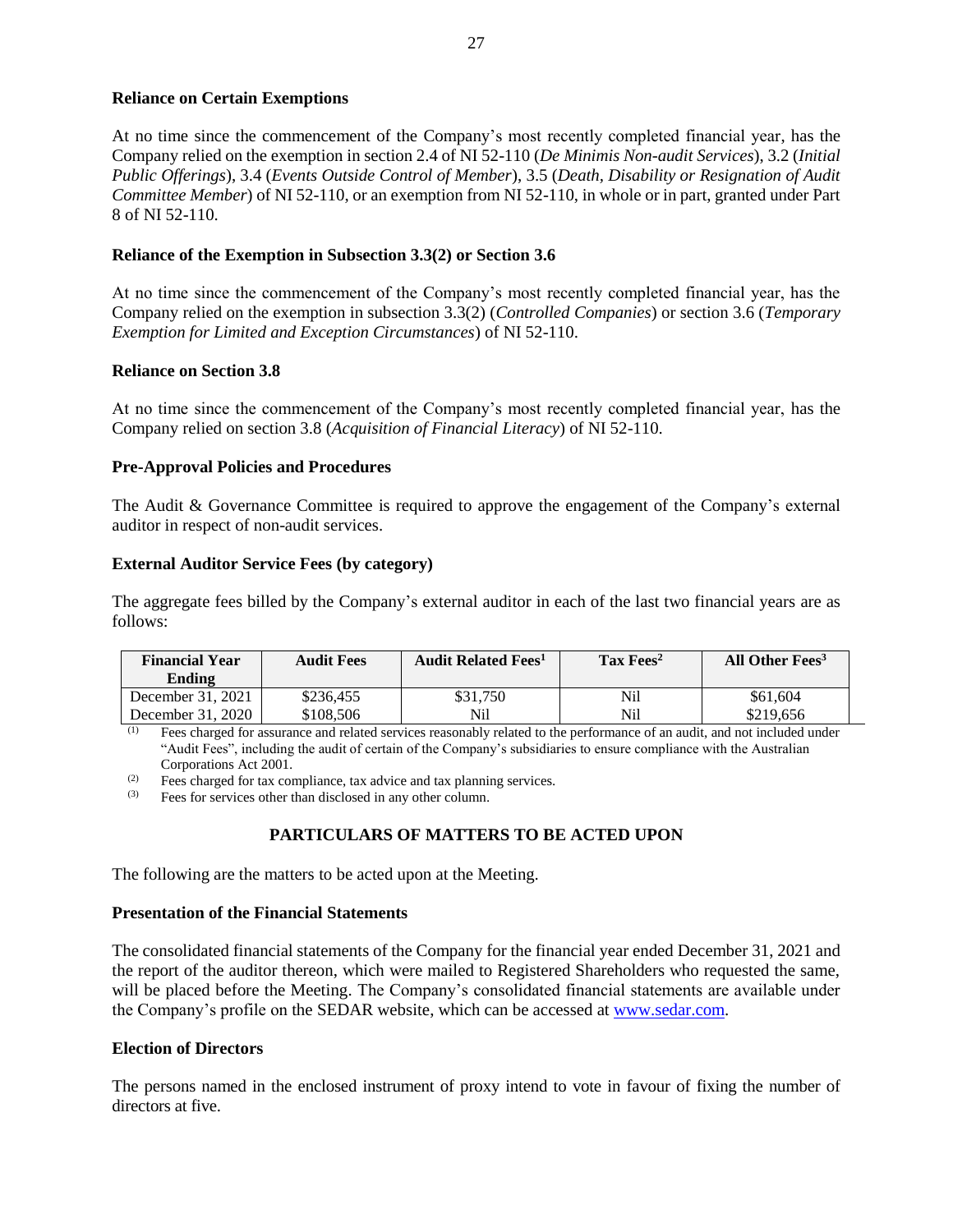Each director of the Company is elected annually and holds office until the next annual meeting of the shareholders unless that person ceases to be a director before then. In the absence of instructions to the contrary, the shares represented by proxy will be voted for the nominees herein listed.

## **Majority Voting Policy**

On January 12, 2021, the Board approved a majority voting policy for director elections. The policy stipulates that for any uncontested elections of directors, if the votes in favour of the election of a director nominee at a shareholders' meeting represent less than the majority of the shares voted and withheld, the nominee will submit his or her resignation to promptly after the meeting, for the corporate governance committee's consideration. The Audit & Governance Committee will make a recommendation to the Board after reviewing the matter taking into account all factors deemed relevant by members of the committee, and the Board will act on the Audit & Governance Committee's recommendation within 90 days following the applicable shareholders' meeting. The TSX Company Manual provides that the Board shall accept the resignation absent exceptional circumstances. The Board's decision to accept or reject the resignation offer will promptly be disclosed to the public by news release. The nominee will not participate in any Audit  $\&$ Governance Committee or Board deliberations on the offer to resign. The majority voting policy does not apply in circumstances involving contested director elections.

### *Management Nominees*

MANAGEMENT DOES NOT CONTEMPLATE THAT ANY OF THE NOMINEES WILL BE UNABLE TO SERVE AS A DIRECTOR. IN THE EVENT THAT PRIOR TO THE MEETING ANY VACANCIES OCCUR IN THE SLATE OF NOMINEES HEREIN LISTED, IT IS INTENDED THAT DISCRETIONARY AUTHORITY SHALL BE EXERCISED BY THE PERSON NAMED IN THE PROXY AS NOMINEE TO VOTE THE SHARES REPRESENTED BY PROXY FOR THE ELECTION OF ANY OTHER PERSON OR PERSONS NOMINATED AS DIRECTORS.

Management proposes that the number of directors for the Company be determined at five for the ensuing year subject to such increases as may be permitted by the articles of the Company and the governing corporate legislation. The table below lists the management nominees for election as directors and certain information concerning them, as furnished by each nominee.

| Name, Jurisdiction of<br><b>Residence and Position</b> | <b>Principal Occupation</b><br>or Employment (Past Five Years<br>if Not Previously Elected by<br><b>Shareholders</b> ) | <b>Date</b><br>Appointed as a<br><b>Director</b> | <b>Holdings in Voting</b><br><b>Securities</b><br>of the Company<br>and its<br><b>Subsidiaries</b> |
|--------------------------------------------------------|------------------------------------------------------------------------------------------------------------------------|--------------------------------------------------|----------------------------------------------------------------------------------------------------|
| Michael Barrett $(1)(2)(3)$                            | Consultant                                                                                                             | October 20, 2017                                 | 2,500                                                                                              |
| Western Australia, Australia                           |                                                                                                                        |                                                  | common shares                                                                                      |
| Director                                               |                                                                                                                        |                                                  |                                                                                                    |
| Ross Hamilton <sup><math>(1)(2)(3)</math></sup>        | Consultant                                                                                                             | December 17.                                     | nil                                                                                                |
| Western Australia, Australia                           |                                                                                                                        | 2020                                             |                                                                                                    |
| Director                                               |                                                                                                                        |                                                  |                                                                                                    |
| <b>Quinton Hennigh</b>                                 | Non-Executive Co-Chairman of the                                                                                       | October 28,                                      | 3,160,000                                                                                          |
| Colorado, U.S.A.                                       | Company                                                                                                                | 2009                                             | common shares                                                                                      |
| Chairman, President and                                |                                                                                                                        |                                                  |                                                                                                    |
| Director                                               |                                                                                                                        |                                                  |                                                                                                    |
| <b>Michael Spreadborough</b>                           | Executive Co-Chairman                                                                                                  | January 12, 2021                                 | nil                                                                                                |
| Western Australia, Australia                           |                                                                                                                        |                                                  |                                                                                                    |
| Executive Co-Chairman,                                 |                                                                                                                        |                                                  |                                                                                                    |
| Acting Chief Executive Officer                         |                                                                                                                        |                                                  |                                                                                                    |
| and Director                                           |                                                                                                                        |                                                  |                                                                                                    |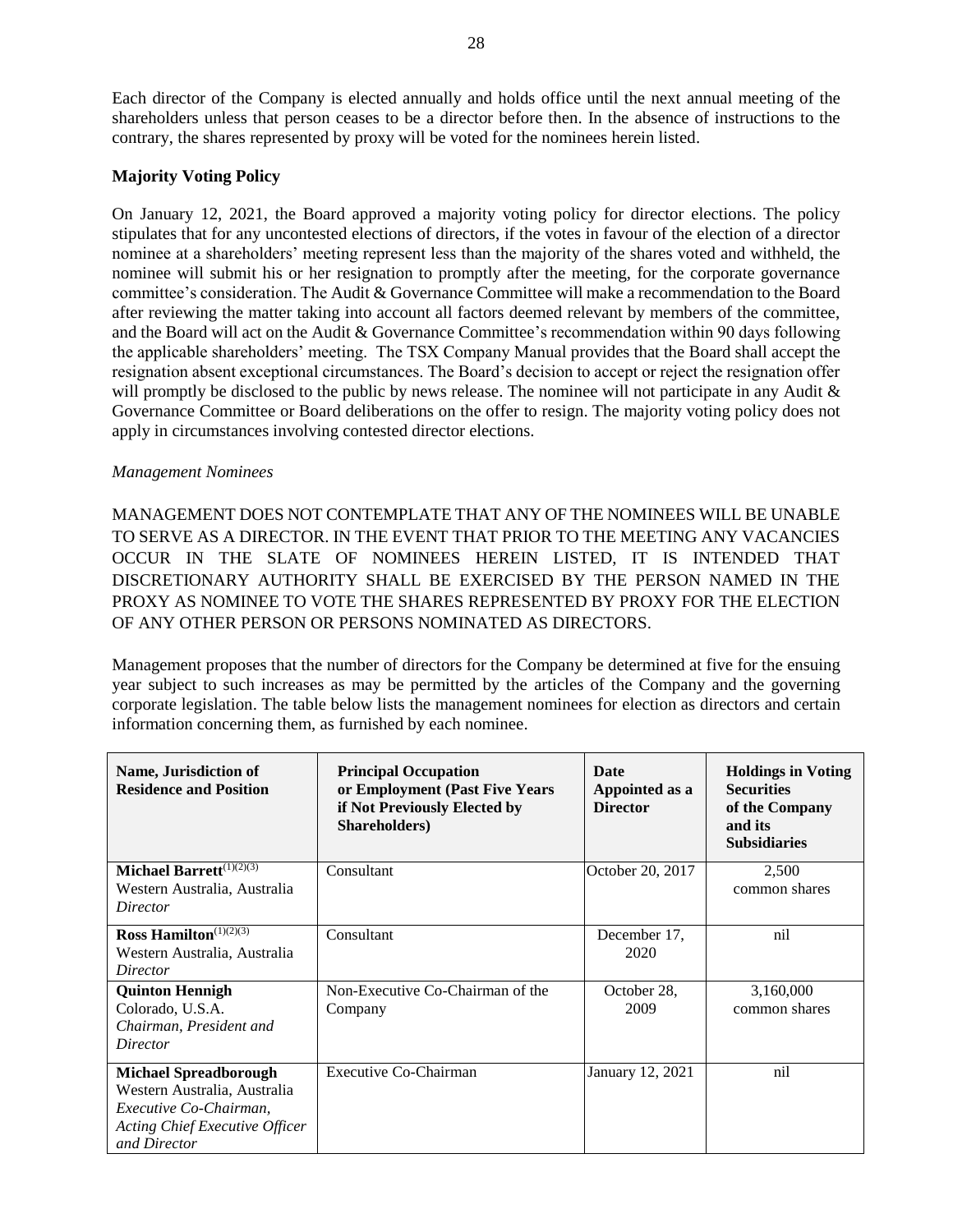| Name, Jurisdiction of<br><b>Residence and Position</b> | <b>Principal Occupation</b><br>or Employment (Past Five Years<br>if Not Previously Elected by<br>Shareholders) | Date<br>Appointed as a<br><b>Director</b> | <b>Holdings in Voting</b><br><b>Securities</b><br>of the Company<br>and its<br><b>Subsidiaries</b> |
|--------------------------------------------------------|----------------------------------------------------------------------------------------------------------------|-------------------------------------------|----------------------------------------------------------------------------------------------------|
| Amy Jo Stefonick $(1)(2)(3)$                           | Associate corporate counsel, Jazz                                                                              | June 22, 2021                             | nil                                                                                                |
| Colorado, USA                                          | Pharmaceuticals                                                                                                |                                           |                                                                                                    |
| Colorado, U.S.A.                                       |                                                                                                                |                                           |                                                                                                    |
| Director                                               |                                                                                                                |                                           |                                                                                                    |

(1) Member of the Company's Audit & Governance Committee<br>
(2) Member of the Company's Companystics Committee

(2) Member of the Company's Compensation Committee<br>
(3) Member of the Company's Sustainability Committee

Member of the Company's Sustainability Committee

*Cease Trade Orders and Bankruptcy*

No proposed director:

- (a) is, or was within 10 years before the date of this information circular, a director, chief executive officer or chief financial officer of any company (including the Company) that:
	- (i) was subject to a cease trade order, an order similar to a cease trade order or an order that denied the relevant company access to any exemption under securities legislation for a period of more than 30 consecutive days, that was issued while the director or executive officer was acting in the capacity as director, chief executive officer or chief financial officer or
	- (ii) was subject to a cease trade order, an order similar to a cease trade order or an order that denied the relevant company access to any exemption under securities legislation for a period of more than 30 consecutive days, that was issued after the director or executive officer ceased to be a director, chief executive officer or chief financial officer and which resulted from an event that occurred while that person was acting in the capacity as director, chief executive officer or chief financial officer; or
- (b) is, as at the date of this information circular, or has been within the 10 years before the date of this information circular, a director or executive officer of any company (including the Company) that, while that person was acting in that capacity, or within a year of that person ceasing to act in that capacity, became bankrupt, made a proposal under any legislation relating to bankruptcy or insolvency or was subject to or instituted any proceedings, arrangement or compromise with creditors or had a receiver, receiver manager or trustee appointed to hold its assets; or
- (c) has, within 10 years before the date of this information circular, become bankrupt, made a proposal under any legislation relating to bankruptcy or insolvency, or become subject to or instituted any proceedings, arrangement or compromise with creditors, or had a receiver, receiver manager or trustee appointee to hold the assets of the proposed director.

In addition, no proposed director has been subject to:

- (a) any penalties or sanctions imposed by a court relating to securities legislation or by a securities regulatory authority or has entered into a settlement agreement with a securities regulatory authority; or
- (b) any other penalties or sanctions imposed by a court or regulatory body that would likely be considered important to a reasonable securityholder in deciding whether to vote for a proposed director.